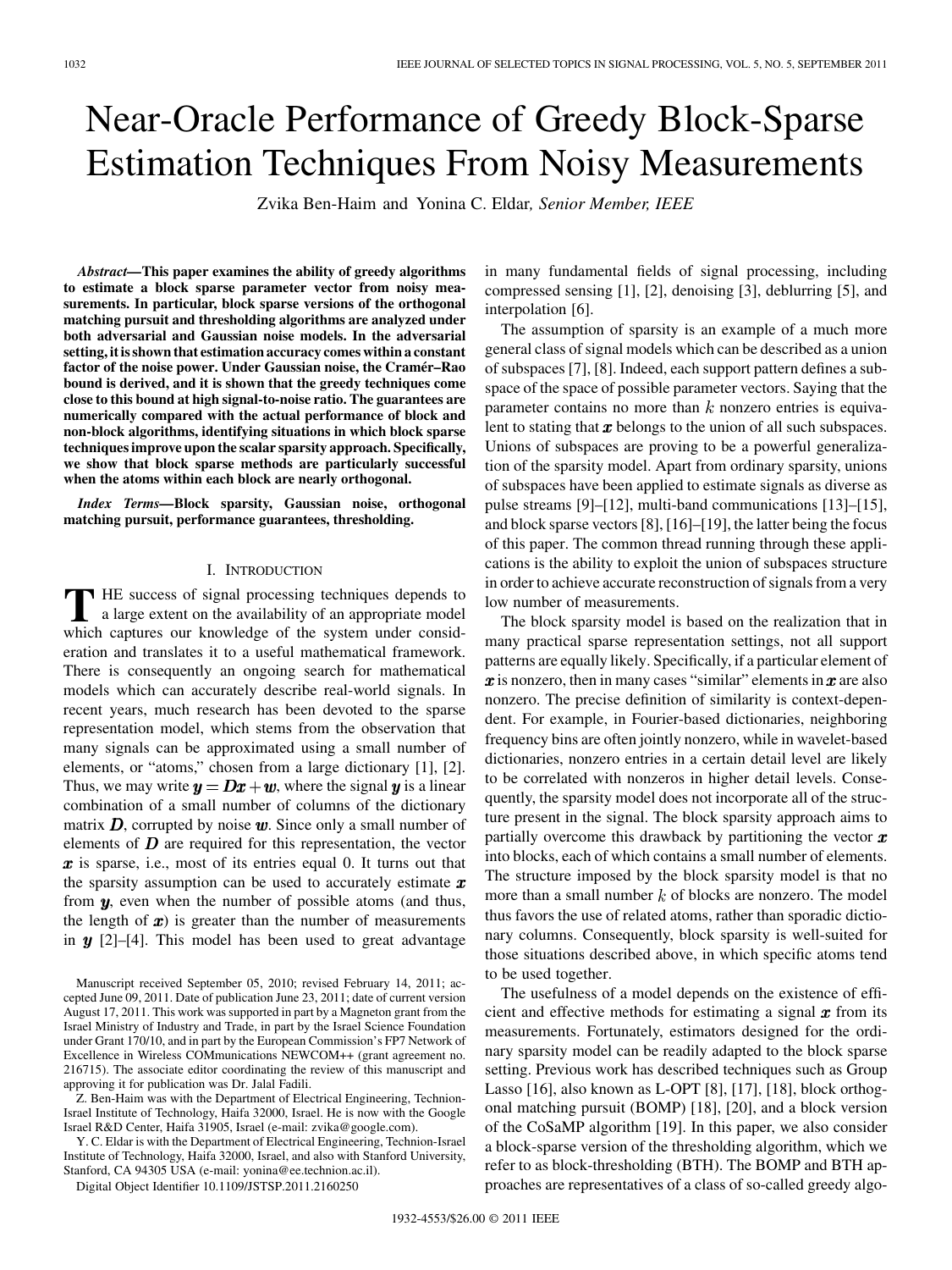rithms, which attempt to identify the support of  $\boldsymbol{x}$  by choosing at each step the most likely candidate.

Having described various estimation algorithms, it is natural to ask what can be guaranteed analytically about the performance of these methods in practice. For example, in the ordinary (non-block) sparsity setting, a rich collection of performance guarantees exists for various algorithms under different noise models. In particular, a distinction is made between adversarial and random noise models. In the former case, nothing is known about w except that it is bounded,  $\|\mathbf{w}\|_2 \leq \varepsilon$ ; in particular,  $w$  might be chosen so as to maximally harm a given estimation algorithm. Consequently, guarantees in this case are relatively weak, ensuring only that the error in  $\boldsymbol{x}$  is on the order of  $\varepsilon$  [2]–[4]. By contrast, when the noise is random, estimation performance is considerably improved for most noise realizations [3], [21]–[23]. Even better performance can be obtained in the Bayesian case, in which  $x$  itself is random with a known distribution [24]–[26].

This paper contributes to the ongoing effort to extend such performance guarantees to the block sparse setting. Such guarantees are already available in the context of Group Lasso in the random [27] and adversarial noise settings [8], [28]. Performance assurances were also derived for a block version of the CoSaMP approach under adversarial noise [19]. Some research has focused on the related problem in which the same dictionary  $\bm{D}$  is used to obtain measurements of a series of distinct signals [29]. The performance of BOMP under Gaussian noise was first addressed by Lozano *et al.* [20], who provided a bound on the  $\ell_{\infty}$  estimation error, i.e., the maximum componentwise error, in the presence of Gaussian noise. However, their performance guarantees are based on an extension of the Exact Recovery Coefficient, whose computation time is prohibitive.

In this paper, we restrict attention to greedy algorithms, which are simpler (and more naive) than convex relaxation methods such as Group Lasso, and are therefore more suitable for implementation in large-scale or computationally parsimonious settings. We consider both adversarial noise and Gaussian random noise, and bound the  $\ell_2$  norm of the estimation error. Although greedy algorithms are simpler and more efficient than convex relaxation approaches, we demonstrate that under suitable conditions, they are similarly successful. Our results are based directly on efficiently computable extensions of the mutual coherence to the block sparse setting, and can therefore be examined for any given matrix  $\bm{D}$ .

We begin by analyzing the adversarial noise model, and show that both BOMP and BTH achieve an error on the order of  $\varepsilon$ when the noise is bounded by  $||w||_2 \leq \varepsilon$ . These results generalize previous guarantees in several ways: First, when the noise bound  $\varepsilon$  equals 0, we obtain the noise-free guarantees of Eldar *et al.* [18]. Second, when each block contains one element, we recover the non-block sparsity guarantee of Donoho *et al.* [4]. However, the adoption of the group sparsity model entails further benefits, as we describe shortly.

We next turn to the random noise model, and examine in particular the case in which  $w$  is white Gaussian noise. We derive the Cramér–Rao bound (CRB) for estimating  $\boldsymbol{x}$  from its measurements, and show that this bound equals the error of the "oracle estimator" which knows the locations of the nonzero blocks of  $x$ . However, while the oracle estimator relies on information which is unavailable in practice, the CRB is known to be achievable by the maximum-likelihood (ML) technique at high SNR. Unfortunately, the ML approach is NP-complete, and thus can probably not be implemented efficiently. Nevertheless, we proceed to show that both BOMP and BTH come within a nearly constant factor of the CRB at high SNR, for dictionaries satisfying suitable requirements. Once again, when each block contains one element, we can recover previously known guarantees for non-block sparsity [22] from our results.

Comparing our results with those available for ordinary or "scalar" sparsity reveals the conditions under which the block sparse approach is beneficial. Our results are a function of two numeric values, the block coherence and the sub-coherence [18], which extend the concept of mutual coherence to the block sparse setting. The block coherence and sub-coherence respectively measure the degree of correlation between blocks and within blocks. Dictionaries which have a natural segmentation into blocks typically have sub-coherence and block coherence values which are much lower than the mutual coherence; block sparsity performance guarantees in this case are far better than the scalar assurances. However, when a dictionary is arbitrarily sectioned into blocks, the sub-coherence is typically not much lower than the mutual coherence, and performance guarantees for block techniques do not significantly improve upon scalar sparsity algorithms.

The rest of this paper is organized as follows. The block sparse setting is defined in Section II, and the BOMP and BTH techniques are described in Section III. The adversarial noise model is then analyzed in Section IV. The treatment of random noise begins with the derivation of the CRB in Section V, while performance guarantees for this case appear in Section VI. Finally, the guarantees and the CRB are compared with the actual performance of BOMP and BTH in a numerical study in Section VII.

#### II. PROBLEM SETTING

#### *A. Notation*

The following notation is used throughout the paper. Matrices and vectors are denoted by boldface uppercase letters  $\boldsymbol{M}$ and boldface lowercase letters  $v$ , respectively. The  $\ell_2$  norm of a vector **v** is  $||v||_2$  and the spectral norm of a matrix **M** is  $||M||$ . The expectation of a random vector  $\boldsymbol{v}$  will be denoted  $\mathbb{E}\{\boldsymbol{v}\}$  or, occasionally,  $\mathbb{E}_{x}\{v\}$ , where the subscript is intended to emphasize the fact that the expectation is a function of the deterministic quantity  $x$ . The adjoint and the Moore–Penrose pseudoinverse of a matrix **M** are denoted, respectively, by  $M^*$  and  $M^{\dagger}$ , while the column space of M is  $\mathcal{R}(M)$ .

We denote by  $\mathbf{v}[i]$  the *i*th d-element block of a vector  $\mathbf{v}$  of length  $N = Md$ . Thus,

$$
\mathbf{v}[i] \stackrel{\Delta}{=} [v_{(i-1)d+1}, v_{(i-1)d+2}, \dots, v_{id}]^T, \quad 1 \le i \le M. \quad (1)
$$

Consequently, we may write

$$
\mathbf{v} = \left[\mathbf{v}^T[1], \dots, \mathbf{v}^T[M]\right]^T. \tag{2}
$$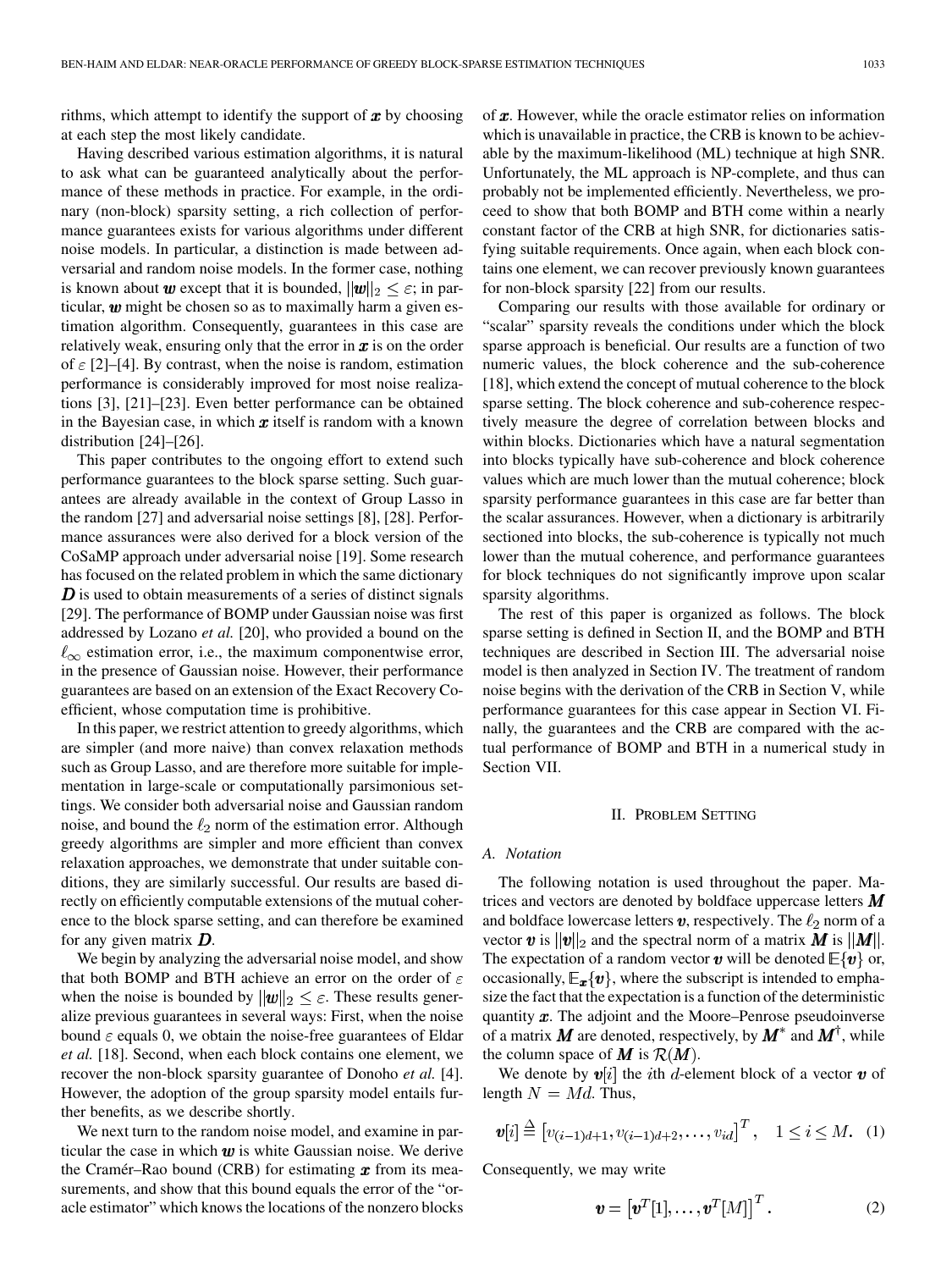Similarly, given a matrix  $M$  having N columns, the submatrix  $M[i]$  contains the columns  $(i-1)d+1$ ,  $(i-1)d+2$ , ...,  $id$  of  $M$ , i.e., those columns of  $M$  which correspond to the *i*th block. The support supp $(v)$  of v is defined as the set of indices of nonzero blocks of  $v$ ; formally

$$
supp(v) \stackrel{\Delta}{=} \{i : v[i] \neq 0\}.
$$
 (3)

Given an index set I, the vector  $v_I$  is constructed as the subvector of  $v$  containing the blocks indexed by  $I$ ; in other words, if  $I = \{i_1, \ldots, i_p\}$ , then

$$
\boldsymbol{v}_I = \left[\boldsymbol{v}^T[i_1], \dots, \boldsymbol{v}^T[i_p]\right]^T. \tag{4}
$$

Likewise, the submatrix  $M<sub>I</sub>$  contains the column blocks indexed by  $I$ , so that

$$
\boldsymbol{M}_I = [\boldsymbol{M}[i_1], \dots, \boldsymbol{M}[i_p]]. \tag{5}
$$

To uniquely define  $v_I$  and  $M_I$ , we will assume as a convention that the elements of *I* are sorted, i.e.,  $i_1 < i_2 < \cdots < i_p$ .

# *B. Problem Definition*

Let  $\boldsymbol{x} \in \mathbb{C}^N$  be a deterministic block-sparse vector, i.e.,  $\boldsymbol{x}$ consists of M blocks  $\boldsymbol{x}[1], \ldots, \boldsymbol{x}[M]$  of size d, of which at most k are nonzero [18]. The maximum support size k is assumed to be known. The block sparsity restriction can then be written as

$$
\boldsymbol{x} \in \mathfrak{X} \stackrel{\Delta}{=} \left\{ \boldsymbol{v} \in \mathbb{R}^N : |\text{supp}(\boldsymbol{v})| \leq k \right\}. \tag{6}
$$

For convenience, let  $S \stackrel{\Delta}{=} \text{supp}(\boldsymbol{x})$  be the support of the parameter x, and let  $s = |S|$ . Note the distinction between k and s: It is known that at most  $k$  blocks are nonzero, but the actual number of nonzero blocks  $s$  is unknown and may be smaller than  $k$ . In the sequel, it will be useful to define

$$
|x_{\max}| \stackrel{\Delta}{=} \max_{i \in S} ||\boldsymbol{x}[i]||_2, \qquad |x_{\min}| \stackrel{\Delta}{=} \min_{i \in S} ||\boldsymbol{x}[i]||_2. \tag{7}
$$

The block sparse model differs from the more common non-block sparsity setting: in the latter, it is assumed that a small number of entries (rather than blocks) in the vector  $\boldsymbol{x}$  are nonzero. To emphasize this difference, we occasionally refer to the conventional model as "ordinary" or "scalar" sparsity.

We are given noisy observations

$$
y = Dx + w \tag{8}
$$

where  $D \in \mathbb{C}^{L \times N}$  is a known, deterministic dictionary, and w is a noise vector. Our goal is to estimate  $\boldsymbol{x}$  from the measurements  $y$ . It will be convenient to denote the *i*th column (or "atom") of  $\boldsymbol{D}$  as  $\boldsymbol{d}_i$ . Thus, we have

$$
D=\Bigg[\underbrace{\boldsymbol{d}_1,\ldots,\boldsymbol{d}_d}_{\boldsymbol{D}[1]}\underbrace{\boldsymbol{d}_{d+1},\ldots,\boldsymbol{d}_{2d}}_{\boldsymbol{D}[2]},\ldots,\underbrace{\boldsymbol{d}_{N-d+1},\ldots,\boldsymbol{d}_N}_{\boldsymbol{D}[M]}\Bigg].\hspace{0.5cm}(9)
$$

We assume for simplicity that the dictionary atoms are normalized,  $||\mathbf{d}_i||_2 = 1$ . We also assume that the measurement system is underdetermined, i.e., the number of measurements  $L$  is less

than the number of parameters  $N$ ; thus, we must utilize the structure  $\mathfrak{X}$ , for otherwise we have no hope of recovering  $\boldsymbol{x}$  from its measurements. Finally, we require that for any index set  $I$ of size  $|I| \leq k$ , the subdictionary  $D_I$  has full column rank. This latter assumption is needed to ensure that after a support set is chosen, one may estimate  $x$  using standard techniques for inverting an overcomplete set of linear equations, e.g., the least-squares approach.

We will provide performance guarantees for two separate noise models. First, we consider the adversarial setting, in which the noise is unknown but bounded:

$$
\|\mathbf{w}\|_2 \le \varepsilon \tag{10}
$$

for a known constant  $\varepsilon > 0$ . In this case, the goal is to provide performance guarantees which hold for all values of  $w$  satisfying (10). Second, we treat additive white Gaussian noise, in which

$$
\mathbf{w} \sim N(\mathbf{0}, \sigma^2 \mathbf{I}).\tag{11}
$$

In this case,  $w$  is unbounded, and the goal will be to provide guarantees which hold with high probability.

Following [18], we define the block coherence of  $D$  as

$$
\mu_B \stackrel{\Delta}{=} \max_{i \neq j} \frac{1}{d} ||\boldsymbol{D}^*[i] \boldsymbol{D}[j]||. \tag{12}
$$

We also define the sub-coherence

$$
\nu = \max_{1 \leq \ell \leq M} \max_{(\ell-1)d+1 \leq i \neq j \leq \ell d} \left| \boldsymbol{d}_i^* \boldsymbol{d}_j \right|. \tag{13}
$$

The block coherence and sub-coherence are generalizations of the concept of the coherence, which is defined as

$$
\mu = \max_{1 \le i \ne j \le N} \left| \boldsymbol{d}_i^* \boldsymbol{d}_j \right| \tag{14}
$$

and applies to dictionaries regardless of whether they have a block structure.

## III. TECHNIQUES FOR BLOCK-SPARSE ESTIMATION

For reference and in order to fix notation, we now describe the two greedy algorithms for which we provide performance guarantees.

*a) Block-Thresholding (BTH)*: We propose the following straightforward extension of the well-known thresholding algorithm. Given a measurement vector  $y \in \mathbb{C}^{L}$ , perform the following steps:

1) Compute the correlations

$$
\rho_i = ||\bm{D}^*[i]\bm{y}||_2, \quad i = 1, \dots, M. \tag{15}
$$

2) Find the  $k$  largest correlations and denote their indices by  $i_1, \ldots, i_k$ . In other words, find a set of indices  $\widehat{S}$  = such that  $\rho_i \ge \rho_j$  for all  $i \in S$  and  $j \notin S$ .

3) The reconstructed signal is given by

$$
\hat{\boldsymbol{x}}_{\text{BTH}} = \underset{\widetilde{\boldsymbol{x}}:\text{supp}(\widetilde{\boldsymbol{x}})=\widehat{S}}{\arg \min} ||\boldsymbol{y} - \boldsymbol{D}\widetilde{\boldsymbol{x}}||_2. \tag{16}
$$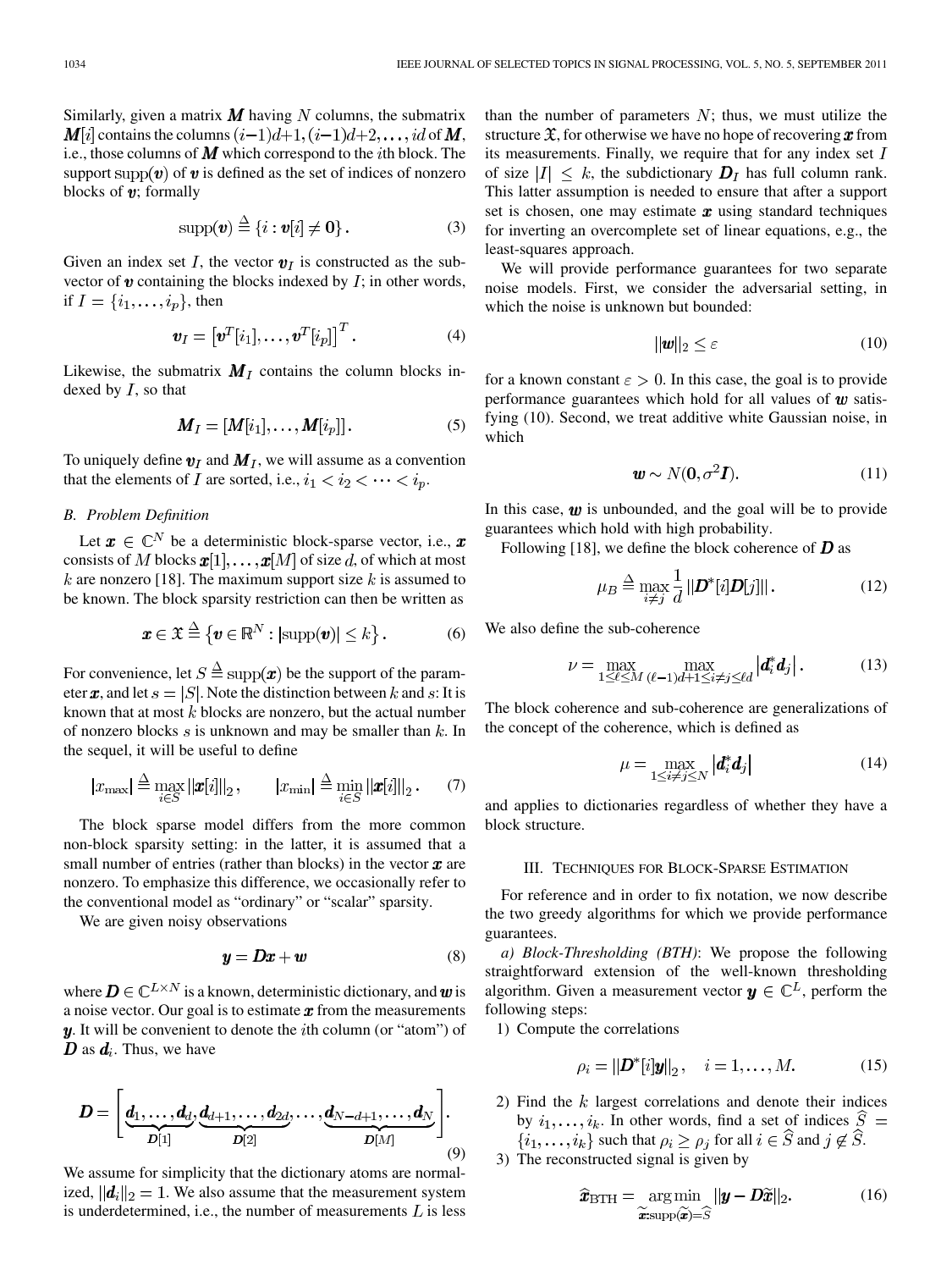*b) Block Orthogonal Matching Pursuit (BOMP)*: The BOMP algorithm, based on the OMP algorithm [30], was independently proposed in [20] and [18].

Given a measurement vector  $y \in \mathbb{C}^{L}$ , perform the following steps:

1) Define  $r^0 = y$ .

2) For each  $\ell = 1, \ldots, k$ , do the following: a) Set

$$
i_{\ell} = \arg\max_{i} \|D^*[i] r^{\ell-1} \|_2.
$$
 (17)

b) Set

$$
\boldsymbol{x}^{\ell} = \underset{\widetilde{\boldsymbol{x}}: \text{supp}(\widetilde{\boldsymbol{x}}) \subseteq \{i_1, \dots, i_{\ell}\}}{\arg \min} ||\boldsymbol{y} - \boldsymbol{D}\widetilde{\boldsymbol{x}}||_2. \tag{18}
$$

c) Set  $r^{\ell} = y - Dx^{\ell}$ .

3) The estimate is given by  $\hat{\mathbf{x}}_{\text{BOMP}} = \mathbf{x}^k$ .

*c) Oracle Estimator*: We will find it useful to analyze the oracle estimator, which is defined as the least-squares solution within the true support set, i.e.,

$$
\widehat{\boldsymbol{x}}_{\text{or}} = \underset{\widetilde{\boldsymbol{x}}: \text{supp}(\widetilde{\boldsymbol{x}}) \subseteq S}{\arg \min} ||\boldsymbol{x} - \widetilde{\boldsymbol{x}}||_2^2.
$$
 (19)

Using the notation introduced above, we have

$$
\begin{aligned} (\widehat{\boldsymbol{x}}_{\text{or}})_{S} &= \left(\boldsymbol{D}_{S}^{*} \boldsymbol{D}_{S}\right)^{-1} \boldsymbol{D}_{S}^{*} \boldsymbol{y} \\ (\widehat{\boldsymbol{x}}_{\text{or}})_{S^{C}} &= \boldsymbol{0} \end{aligned} \tag{20}
$$

where  $S^C = \{1, ..., M\} \setminus S$  is the complement of the support set  $S$ . Note that the term "oracle estimator" is somewhat misleading, since  $\hat{x}_{or}$  relies on knowledge of the true support set S, and is therefore not a true estimator.

#### IV. GUARANTEES FOR ADVERSARIAL NOISE

We begin by stating our performance guarantees in the case of adversarial noise. The proofs of these results are quite technical and can be found in Appendix A.

*Theorem 1:* Consider the setting of Section II with adversarial noise (10). Suppose that

$$
(1 - (d - 1)\nu) |x_{\min}| > 2\varepsilon\sqrt{1 + (d - 1)\nu} + (2k - 1)d\mu_B|x_{\max}|.
$$
\n(21)

Then, the BTH algorithm correctly identifies all elements of the support of  $\boldsymbol{x}$ , and its error is bounded by

$$
\|\hat{\boldsymbol{x}}_{\text{BTH}} - \boldsymbol{x}\|_2^2 \le \frac{\varepsilon^2}{1 - (d-1)\nu - (k-1)d\mu_B}.
$$
 (22)

*Theorem 2:* Consider the setting of Section II with adversarial noise (10). Suppose that

$$
(1 - (d - 1)\nu) |x_{\min}| > 2\varepsilon\sqrt{1 + (d - 1)\nu} + (2k - 1)d\mu_B |x_{\min}|.
$$
\n(23)

Then, the BOMP algorithm identifies all elements of supp $(x)$ , and its error is bounded by

$$
\|\hat{\mathbf{x}}_{\text{BOMP}} - \mathbf{x}\|_2^2 \le \frac{\varepsilon^2}{1 - (d-1)\nu - (k-1)d\mu_B}.
$$
 (24)

The following remarks should be made concerning Theorems 1 and 2.

*Scalar sparsity*: The scalar sparsity setting, in which  $x$  has no more than  $k$  nonzero elements, can be recovered by choosing  $d = 1$ . In this case, BOMP and BTH reduce to their scalar versions, which are called OMP and thresholding, respectively, and the block-coherence  $\mu_B$  equals the coherence  $\mu$  of (14). Theorems 1 and 2 then coincide with the well-known results of Donoho *et al.* [4] for performance of scalar sparse signals under adversarial noise. As an example (and for future reference), the OMP performance guarantee [4, Theorem 5.1] is provided below.

*Corollary 1 (Donoho et al. [4]):* Let  $y = Dx + w$  be a measurement vector of a signal x having sparsity  $||x||_0 \leq k$ . Suppose that the coherence  $\mu$  of the dictionary  $\bm{D}$  satisfies

$$
|x_{\min}| (1 - (2k - 1)\mu) > 2\varepsilon. \tag{25}
$$

Then, OMP recovers the correct support pattern of  $x$  and achieves an error bounded by

$$
\|\widehat{\mathbf{x}}_{\text{OMP}} - \mathbf{x}\|_2^2 \le \frac{\varepsilon^2}{1 - (k - 1)\mu}.\tag{26}
$$

Note that in the case of ordinary sparsity,  $d = 1$ , and therefore  $x_{\text{min}}$  can be defined simply as the magnitude of the smallest nonzero element in  $x$ .

*Benefits and limitations of block sparsity*: It is interesting to compare the achievable performance guarantees when one utilizes the block-sparse structure, as opposed to merely using ordinary (scalar) sparsity information. For concreteness, we focus in this discussion on a comparison between OMP and BOMP, but identical conclusions can be drawn by comparing the thresholding algorithm with its block-sparse version BTH.

Consider a block sparse signal  $x$  as defined in Section II. Such a signal can also be viewed as a scalar sparse signal of length  $N = Md$ , having no more than sd nonzero elements. It is readily shown that the coherence  $\mu$  satisfies  $\nu \leq \mu$  and  $\mu_B \leq \mu$  [18]. Consequently,

$$
\frac{\varepsilon^2}{1 - (d-1)\nu - (k-1)d\mu_B} \le \frac{\varepsilon^2}{1 - (sd-1)\mu} \tag{27}
$$

which implies that if the conditions for the performance guarantees of both BOMP and OMP hold, then the performance guarantee (24) for BOMP will be at least as good as that of OMP (26). Moreover, in typical block-sparse settings, both  $\nu$  and  $\mu_B$ will be substantially smaller than  $\mu$  [18], and the guarantees for BOMP will then be considerably better.

These results notwithstanding, it should be noted that BOMP should not automatically be preferred over OMP in any setting. This is because the condition (23) of Theorem 2 can sometimes be weaker than that of OMP. Specifically, the factor  $2\varepsilon\sqrt{1+(d-1)}\nu$  in (23) is larger than the analogous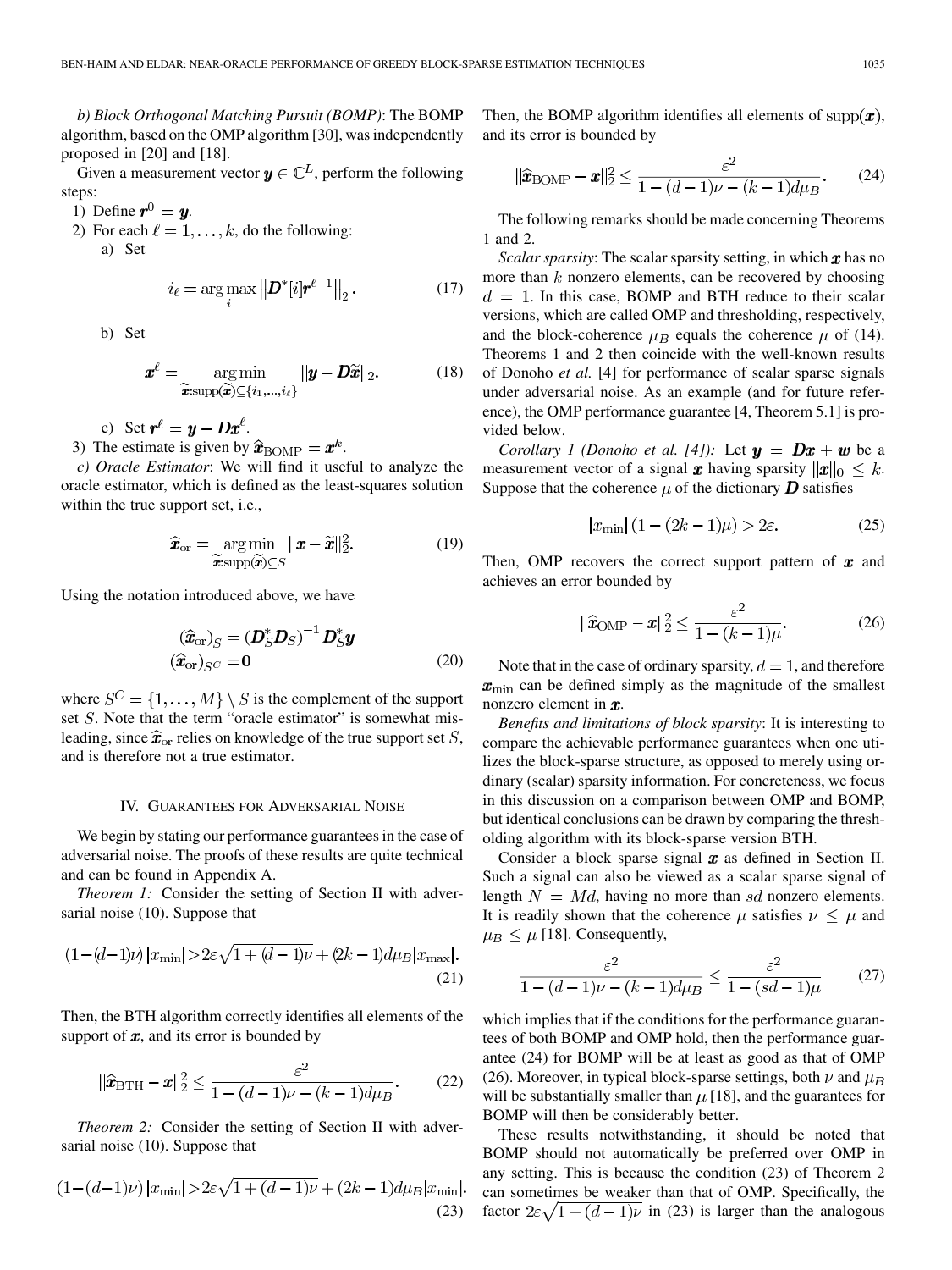term  $2\varepsilon$  in (25).<sup>1</sup> This implies that if the sub-coherence  $\nu$  is large, block sparse algorithms will not perform as well as their scalar counterparts. Such a result is to be expected: highly correlated dictionary blocks may cause noise amplification, and in such cases, it may be preferable to separately correlate each atom with the measurements, rather than relying on the combined correlation of the entire block. Indeed, it would be quite surprising if a partition of *any* dictionary  $\bm{D}$  into arbitrary blocks could be shown to perform as well as a scalar sparsity algorithm, since the former adds a restriction on the possible support patterns of the vector  $x$ . The lesson to be learned from this analysis is that block sparsity techniques are effective when the dictionary can be separated into blocks whose elements are orthogonal or nearly orthogonal. Indeed, if  $\nu = 0$ , then the block sparsity results are always preferable to the guarantees for scalar sparsity.

*Noiseless case*: The situation in which  $y = Dx$ , i.e., no noise is present in the system, has been previously analyzed in the context of block sparsity in [18, Th. 3]. This setting can be recovered by choosing the noise bound  $\varepsilon = 0$ . In this case, the condition (23) simplifies to

$$
(d-1)\nu + (2k-1)d\mu = 1
$$
 (28)

and Theorem 2 then amounts to a guarantee for perfect recovery of  $x$  if (28) holds.

Similarly, by substituting  $\varepsilon = 0$  into Theorem 1, one obtains a perfect recovery condition for BTH in the noiseless setting. Specifically, if the condition

$$
(d-1)\nu \frac{|x_{\text{max}}|}{|x_{\text{min}}|} + (2k-1)d\mu = > 1
$$
 (29)

is satisfied, then BTH correctly recovers  $\boldsymbol{x}$  from its noiseless measurements  $y = Dx$ .

*Severity of the error*: As in the scalar sparsity scenario, the presence of adversarial noise severely limits the ability of any algorithm to perform denoising. This is evident from Theorems 1 and 2, which guarantee only that the distance between the estimates and the true value of  $x$  is on the order of the noise magnitude  $\varepsilon$ . Given our detailed knowledge of the structure of the signal  $x$ , one would expect more powerful denoising capabilities for typical noise realizations. Consequently, in the remainder of this paper, we adopt the assumption of random noise, which cannot align itself so as to maximally interfere with the recovery algorithms.

# V. CRAMÉR–RAO BOUND

A central goal in assessing the quality of an estimator is to check its proximity to the best possible performance in the given setting. To this end, it is common practice to compute the CRB for unbiased estimators [31], i.e., those techniques  $\hat{x}$  for which the bias  $b(x) \triangleq \mathbb{E}_x\{\hat{x}\} - x$  equals zero. The CRB is a lower bound on the mean-squared error  $\text{MSE}(\hat{x}, x) = \mathbb{E}_x \{ ||\hat{x} - x||^2 \}$ for any unbiased estimator  $\hat{x}$ .

<sup>1</sup>The remaining terms in (23) are always no worse than the corresponding terms in (25).

To utilize the information inherent in the block sparsity structure, we apply the constrained CRB [32]–[35] to the present setting. In the constrained estimation scenario, one often seeks estimators which are unbiased for all parameter values in the constraint set [32], [33]. However, as we will see below, this requirement is too strict in the block sparse setting. Indeed, in Theorem 3 we show that it is not possible to construct *any* method which is unbiased for all feasible parameter values. Consequently, a weaker, local definition of unbiasedness is called for, which we refer to as  $\mathfrak{X}$ -unbiasedness [35].

Intuitively, an estimator  $\hat{x}$  is said to be  $\hat{x}$ -unbiased at a point  $\mathbf{x} \in \mathfrak{X}$  if  $\mathbb{E}_{\mathbf{x}}\{\hat{\mathbf{x}}\} = \mathbf{x}$  holds at the point  $\mathbf{x}$  and at all points  $\widetilde{\mathbf{x}}$ in  $\mathfrak X$  which are sufficiently close to  $\mathfrak x$ . To formally define  $\mathfrak X$ -unbiasedness, we first recall the concept of a feasible direction. A vector  $v \in \mathbb{C}^N$  is said to be a feasible direction at  $x$  if, for any sufficiently small  $\alpha$ , we have  $\mathbf{x} + \alpha \mathbf{v} \in \mathfrak{X}$ . We then say that  $\hat{\mathbf{x}}$ is X-unbiased at x if  $\mathbb{E}_x\{\widehat{x}\} = x$  and if

$$
\left. \frac{\partial b(x + \alpha v)}{\partial \alpha} \right|_{\alpha = 0} = 0 \tag{30}
$$

for any feasible direction  $v$ . In other words, the bias is zero at  $x$  and remains unchanged, up to a first-order approximation, when moving away from  $x$  along feasible directions. This definition yields the following result, whose proof can be found in Appendix B.

*Theorem 3 (Cramér–Rao Bound for Block-Sparse Signals):* Consider the setting of Section II in which the block sparse parameter vector  $\boldsymbol{x}$  is to be estimated from measurements corrupted by Gaussian noise (11).

- 1) Suppose  $x$  contains fewer than  $k$  nonzero blocks, i.e.,  $s < k$ . Then, no finite-variance estimator is  $\mathfrak{X}$ -unbiased at  $\boldsymbol{x}$ .
- 2) Suppose x contains precisely k nonzero blocks, i.e.,  $s =$ k. Then, any estimator which is  $\mathfrak X$ -unbiased at  $\mathfrak x$  satisfies

$$
\text{MSE}(\hat{\boldsymbol{x}}, \boldsymbol{x}) \ge \sigma^2 \text{Tr}\left(\left(\boldsymbol{D}_S^* \boldsymbol{D}_S\right)^{-1}\right). \tag{31}
$$

We recall that both the MSE and the CRB are functions of the unknown vector  $x$ , as is generally the case when estimating a deterministic parameter. It follows immediately from Theorem 3 that no finite-variance estimator can satisfy  $\mathbb{E}_x\{\hat{x}\} = x$  for all  $x \in \mathfrak{X}$ , which explains why we previously avoided this simpler definition of unbiasedness in the constrained setting. Instead, restricting attention to a local unbiasedness requirement led to a finite CRB for almost all parameter values in  $x$ : specifically, those parameters whose support is maximal,  $|\text{supp}(\boldsymbol{x})| \stackrel{\Delta}{=} s =$  $k.$ 

For maximal-support values of  $x$ , it is not difficult to show that the CRB (31) coincides with the MSE of the oracle estimator (20). In this case it is possible to get a sense for the value of the bound, as follows. From (44) of Lemma 1 (see Appendix A), we have that none of the eigenvalues of  $(D_S^* D_S)^{-1}$  are larger than  $1/(1 - (d - 1)\nu - (k - 1)d\mu_B)$ . Thus,

$$
\sigma^2 \text{Tr}\left(\left(\mathbf{D}_S^* \mathbf{D}_S\right)^{-1}\right) \le \frac{1}{1 - (d-1)\nu - (k-1)d\mu_B} k d\sigma^2. \tag{32}
$$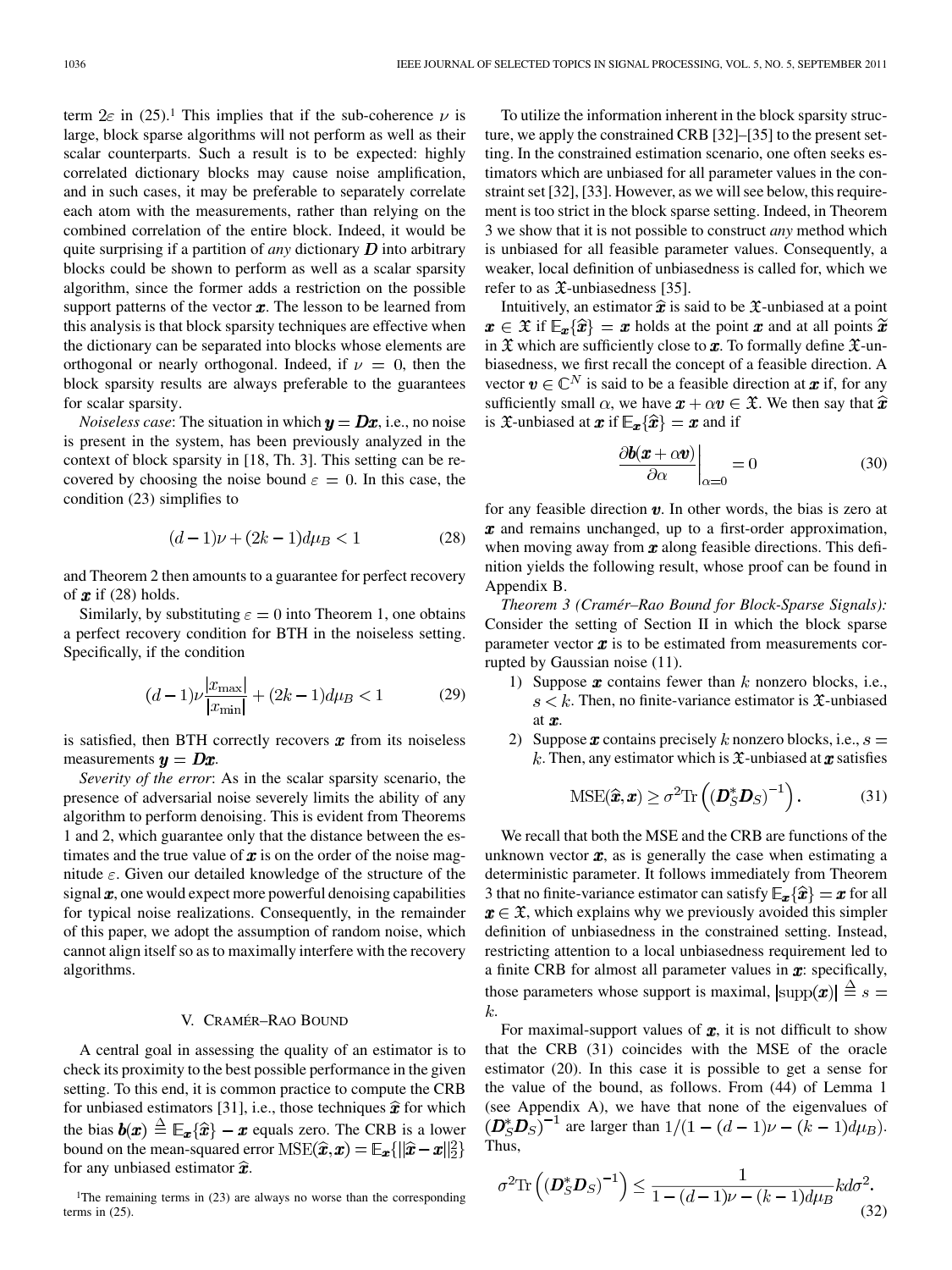In other words, when the block coherence and sub-coherence of  $\vec{\mathbf{D}}$  are low, the bound of Theorem 3 will be close to  $\mathit{kd}\sigma^2$ . This value is typically much lower than the total noise variance  $\mathbb{E}\{\|\boldsymbol{w}\|_{2}^{2}\} = L\sigma^{2}$ . Thus, at least according to the CRB, it is possible to achieve substantial denoising in the presence of random noise. This stands in contrast to the rather disappointing guarantees presented for adversarial noise in the previous section. We may thus hope that the performance will be improved when considering random noise.

As opposed to the oracle estimator, which cannot be implemented in practice, it is well-known that the CRB can be asymptotically achieved at high SNR by the maximum-likelihood (ML) estimator [31]. However, in the present setting, computing the ML estimator is NP-hard, and thus impractical. Consequently, it is of interest to determine whether there exist *efficient* techniques which come close to the performance bound (31), at least for high SNR values. As we will show in the next section, this question is answered in the affirmative: greedy block sparsity techniques do indeed approach the CRB for sufficiently high SNR.

# VI. GUARANTEES FOR GAUSSIAN NOISE

We now analyze the performance of block sparse algorithms when the noise  $\mathbf{w} \sim N(\mathbf{0}, \sigma^2 \mathbf{I})$ . Our main performance guarantees are summarized in Theorems 4 and 5. The proofs of these theorems are found in Appendix C.

*Theorem 4:* Consider the setting of Section II with additive white Gaussian noise  $\mathbf{w} \sim N(\mathbf{0}, \sigma^2 \mathbf{I})$ . Suppose that

$$
(1 - (d - 1)\nu) |x_{\min}| - (2k - 1)d\mu_B |x_{\max}|
$$
  
\n
$$
\geq 2\sigma\sqrt{2\alpha d (1 + (d - 1)\nu) \log N}
$$
 (33)

for some constant  $\alpha > 1/d$ . Then, with probability exceeding

$$
1 - \frac{0.8d(2\alpha d \log N)^{d/2 - 1}}{N^{\alpha d - 1}}\tag{34}
$$

the BTH algorithm identifies the correct support of  $x$  and achieves an error bounded by

$$
\|\hat{\boldsymbol{x}}_{\text{BTH}} - \boldsymbol{x}\|_{2}^{2} \le \frac{2\alpha \left(1 + (d - 1)\nu\right)}{\left(1 - (d - 1)\nu - (k - 1)d\mu_{B}\right)^{2}} d\kappa \sigma^{2} \log N. \tag{35}
$$

*Theorem 5:* Consider the setting of Section II with additive white Gaussian noise  $\mathbf{w} \sim N(\mathbf{0}, \sigma^2 \mathbf{I})$ . Suppose that

$$
(1 - (d - 1)\nu - (2k - 1)d\mu_B)|x_{\min}|
$$
  
 
$$
\geq 2\sigma\sqrt{2\alpha d(1 + (d - 1)\nu)\log N}
$$
 (36)

for some constant  $\alpha \geq 1/d$ . Then, with probability exceeding (34), the BOMP algorithm identifies the correct support of  $\boldsymbol{x}$  and achieves an error bounded by

$$
\|\hat{\boldsymbol{x}}_{\text{BOMP}} - \boldsymbol{x}\|_2^2 \le \frac{2\alpha \left(1 + (d-1)\nu\right)}{\left(1 - (d-1)\nu - (k-1)d\mu\right)^2} d\kappa \sigma^2 \log N. \tag{37}
$$

We now provide some insights into the performance of blocksparse algorithms under random noise.

*Random noise versus adversarial noise*: As noted in Section IV, performance guarantees in the case of adversarial noise can ensure a recovery error on the order of the total noise magnitude. This is a result of the fact that the noise could, in principle, be concentrated in a single nonzero component of  $x$ , whereupon it would be indistinguishable from the signal. However, for random noise, such an event is highly unlikely. Consequently, Theorems 4 and 5 provide much tighter performance guarantees: both theorems demonstrate that, with high probability, the estimation error is on the order of  $dk\sigma^2 \log N$ , i.e., within a constant times  $\log N$  of the CRB presented in Section V. Since the noise variance  $\mathbb{E}\{\|\mathbf{w}\|^2\}$  is given by  $N\sigma^2$ , and since typically  $dk \log N \ll N$ , we conclude that the block sparse algorithms have successfully removed a large portion of the noise, owing to the utilization of the union-of-subspaces structure.

*Scalar sparsity*: It is interesting to note that known results for scalar sparsity algorithms can be recovered from our block sparsity guarantees, by substituting  $d = 1$  into Theorems 4 and 5. For example, consider the BOMP guarantee (Theorem 5). In the scalar case, we obtain the OMP algorithm, and its performance guarantee can be written as follows.

*Corollary 2:* Let  $y = Dx + w$  be a measurement vector of a signal x having sparsity  $\|\mathbf{x}\|_0 \leq k$ . Suppose the coherence  $\mu$  of  **satisfies** 

$$
|x_{\min}| (1 - (2k - 1)\mu) \ge 2\sigma \sqrt{2\alpha \log N} \tag{38}
$$

for some  $\alpha > 1$ . Then, with probability exceeding

$$
1 - \frac{0.8/\sqrt{2}}{N^{\alpha - 1}\sqrt{\alpha \log N}}\tag{39}
$$

the OMP algorithm recovers the correct support of  $x$ , and achieves an error bounded by

$$
\|\widehat{\mathbf{x}}_{\text{OMP}} - \mathbf{x}\|_2^2 \le \frac{2\alpha}{\left(1 - (k-1)\mu\right)^2} k\sigma^2 \log N. \tag{40}
$$

Corollary 2 is nearly identical to [22, Thm. 4], with the only difference being that the constant  $0.8/\sqrt{2} \approx 0.566$  in (39) is replaced in [22] with the slightly better constant  $1/\sqrt{\pi} \approx 0.564$ . This slight discrepancy can be resolved if the more accurate version (88a) of Lemma 4 is used in the proof of Theorem 5, but the resulting expression becomes much more cumbersome in the block sparse case.

*Block sparsity versus scalar sparsity*: A comparison between Theorem 5 and Corollary 2 indicates that block sparse techniques can outperform scalar sparsity algorithms if the dictionary  $\bm{D}$  is well-suited to division into blocks, in the sense that the sub-coherence  $\nu$  and block coherence  $\mu_B$  are substantially lower than the mutual coherence  $\mu$ . This is indeed the case when the division into blocks is sensible, as can be seen from the following example: Consider an arbitrary dictionary containing  $N$ atoms divided into M blocks, each consisting of  $d = N/M$ atoms. The coherence  $\mu$  in this case is obtained as the maximum over  $N(N-1)/2$  pairs of atoms. On the other hand, the sub-coherence  $\nu$  is a maximum over  $Md(d-1)/2$  pairs of atoms, which is much lower. Thus, the sub-coherence can potentially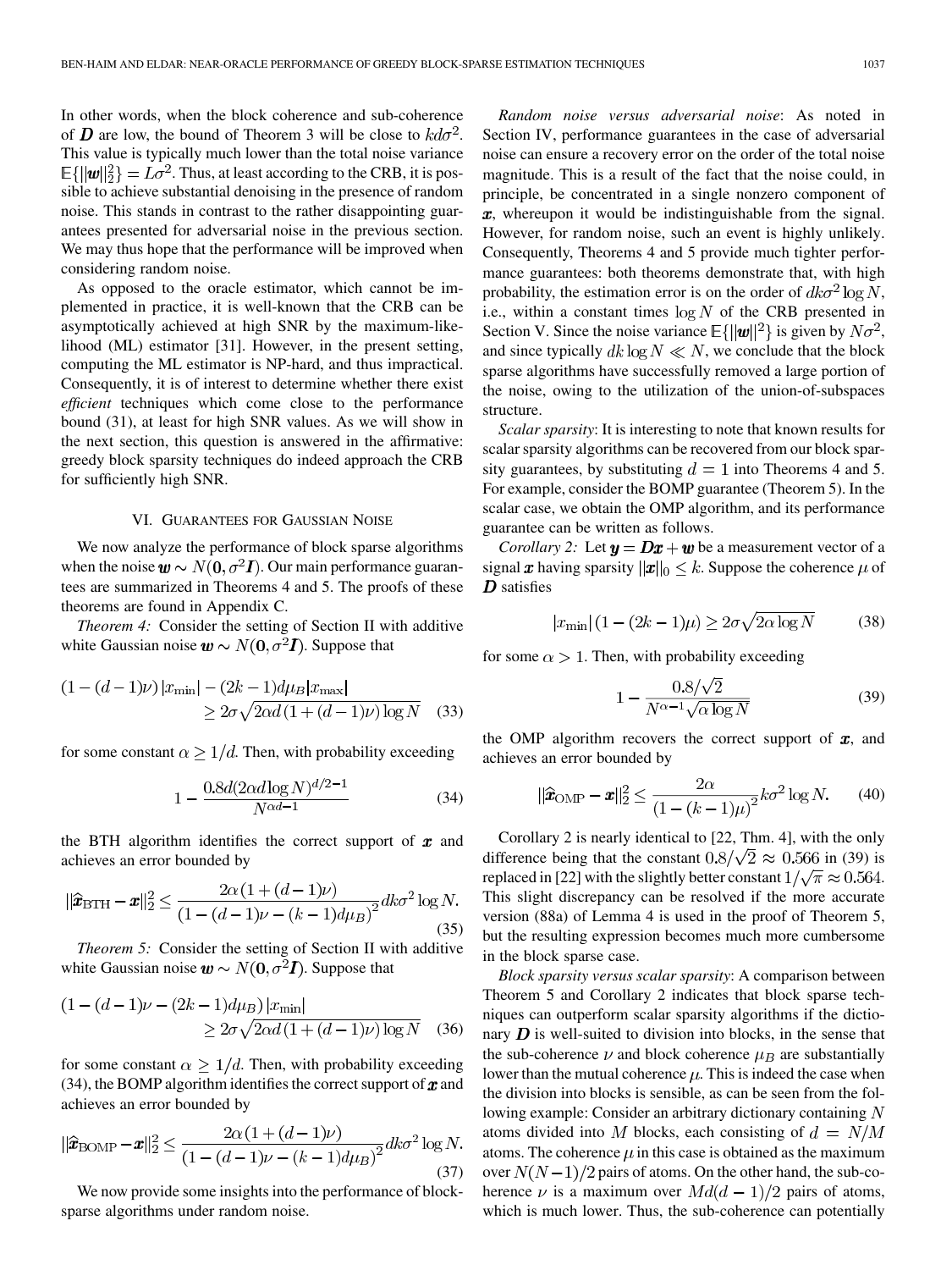| Problem Dimensions |                  |              |                  |       | Coherence | OMP                   |                    | Block-OMP             |                    | Cramér-Rao              |
|--------------------|------------------|--------------|------------------|-------|-----------|-----------------------|--------------------|-----------------------|--------------------|-------------------------|
| <b>Blocks</b>      | Block size       | Measurements | Sparsity         |       |           |                       |                    |                       |                    |                         |
| $\boldsymbol{M}$   | $\boldsymbol{d}$ | L            | $\boldsymbol{k}$ | $\mu$ | $\mu_B$   | Guarantee/ $\sigma^2$ | $\sigma_{\rm max}$ | Guarantee/ $\sigma^2$ | $\sigma_{\rm max}$ | $\mathrm{CRB}/\sigma^2$ |
| 1200               | 5                | 3000         | 1                | 0.10  | 0.026     | 301.0                 | 0.033              | 37.0                  | 0.160              | 5.0                     |
| 1200               | 5                | 3000         | $\overline{2}$   | 0.10  | 0.026     |                       |                    | 98.8                  | 0.110              | $10.0\,$                |
| 1200               | 5                | 3000         | 3                | 0.10  | 0.026     |                       |                    | 204.4                 | 0.063              | 15.1                    |
| 1200               | 5                | 3000         | 4                | 0.10  | 0.026     |                       |                    | 417.0                 | 0.010              | 20.1                    |
| 1200               | 5                | 3000         | 5                | 0.10  | 0.026     |                       |                    |                       |                    | 25.2                    |
| 1200               | 5                | 3000         | 3                | 0.10  | 0.026     |                       |                    | 204.4                 | 0.063              | 15.1                    |
| 600                | 10               | 3000         | 3                | 0.10  | 0.015     |                       |                    | 364.3                 | 0.049              | 30.2                    |
| 300                | 20               | 3000         | 3                | 0.10  | 0.010     |                       |                    | 879.1                 | 0.008              | 60.8                    |
| 200                | 30               | 3000         | 3                | 0.10  | 0.007     |                       |                    |                       |                    | 91.8                    |
| 1200               | 5                | 3000         |                  | 0.10  | 0.026     | 301.0                 | 0.033              | 37.0                  | 0.160              | $5.0\,$                 |
| 1200               | 5                | 1000         | 1                | 0.17  | 0.043     |                       |                    | 37.0                  | 0.144              | 5.0                     |
| 1200               | 5                | 500          | $\mathbf{1}$     | 0.25  | 0.060     |                       |                    | 37.0                  | 0.128              | 5.0                     |
| 1200               | 5                | 100          | 1                | 0.51  | 0.133     |                       |                    | 37.0                  | 0.062              | 5.0                     |
| 1200               | 5                | 50           | 1                | 0.71  | 0.165     |                       |                    | 37.0                  | 0.032              | $5.0\,$                 |
| 1200               | 5                | 20           | 1                | 0.90  | 0.197     |                       |                    | 37.0                  | 0.003              | 5.0                     |
| 1200               | 5                | 10           |                  | 0.98  | 0.200     |                       |                    |                       |                    | 5.0                     |

TABLE I PERFORMANCE GUARANTEES FOR OMP AND BLOCK-OMP

be much smaller than the coherence. Of course, it is possible that the two most highly correlated atoms lie within the same block, in which case  $\nu = \mu$ . Thus, as mentioned in Section IV, it is not possible to guarantee improved performance merely by taking an existing scalar sparsity scenario and arbitrarily dividing it into blocks. Rather, block sparsity yields improvements when some underlying logic separates the atoms into blocks.

Even when a natural segmentation into blocks exists, a legitimate question is whether the adoption of a block sparse approach can provide a significant quantitative advantage over standard scalar techniques. This question will be addressed in the next section, where we will see via simulations that considerable performance benefits are indeed achieved by the block sparse approach.

*Greedy versus convex relaxation approaches*: The results above are comparable to performance guarantees obtained previously for convex relaxation algorithms, such as the Group Lasso approach [27]. An important difference, however, is the requirement on  $|x_{\text{min}}|$  in both Theorems 4 and 5. This essentially requires all blocks in  $x$  to have a minimal norm, a condition which does not exist when using convex relaxation algorithms. This is a fundamental property of greedy approaches, which follows from the fact that such algorithms must correctly identify all support blocks in order to provide a reliable estimate. The requirement can thus be seen as the price one must pay for the use of the faster greedy approaches. An analogous phenomenon occurs in the scalar sparsity setting, and is further discussed in [22].

# VII. NUMERICAL EXPERIMENTS

In this section, we describe a numerical experiment which was conducted to measure the quantitative benefits provided by the use of block sparse algorithms. Our experiment used dictionaries containing orthonormal blocks. Such dictionaries were constructed by first generating a random  $L \times N$  matrix containing IID, zero-mean Gaussian random variables, and then performing a Gram–Schmidt procedure separately on the columns of each block. As a first experiment, we generated a variety of such dictionaries, and computed their coherence  $\mu$ and block coherence  $\mu_B$ . (The sub-coherence of dictionaries generated in this manner is necessarily  $\nu = 0$ .) These values were used to compute performance guarantees for BOMP (using Theorem 5) and for OMP (using Corollary 2). We assumed throughout that the minimum norm  $|x_{\text{min}}|$  among nonzero blocks equals 1 and that the minimum nonzero element equals  $1/\sqrt{d}$ . Some typical results are listed in Table I. To compute the guarantees in this table, the smallest value of  $\alpha$ yielding a 99% probability of success was chosen. The resulting guarantee is listed in multiples of  $\sigma^2$ . For example, a value of Guarantee/ $\sigma^2 = 100$  means that  $||\hat{\mathbf{x}} - \mathbf{x}||_2^2 \le 100\sigma^2$  for 99% of the noise realizations. Also listed in Table I are the maximum noise standard deviations  $\sigma_{\text{max}}$  for which the performance guarantees still hold. A dash  $(-)$  indicates that no guarantee can be made for the given setting even in the noise-free case.

It is evident from Table I that the block sparse algorithm BOMP is guaranteed to perform over a much wider range of problem settings than the scalar OMP approach. Furthermore,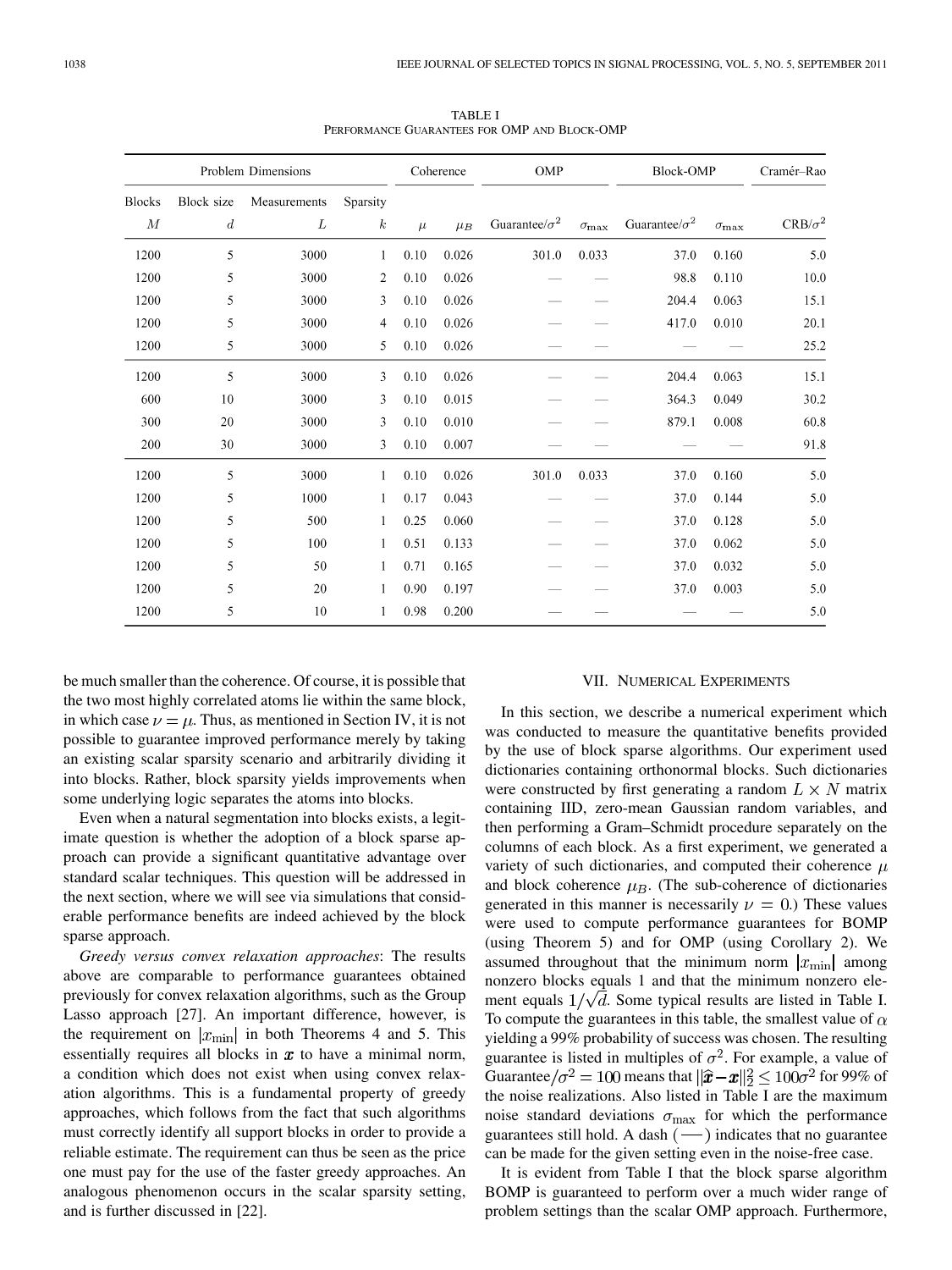even when performance guarantees are provided for both techniques, those for BOMP are substantially stronger. This is a consequence of the fact that the block coherence and sub-coherence are substantially lower than the mutual coherence in this setting. To provide merely one striking example from Table I, note that 50 measurements suffice for BOMP to identify a signal composed of a single five-element block among a set of 1200 possible blocks, whereas for OMP to identify such a signal at the same noise level, as many as 3000 measurements are required. The reason for this advantage is clear: the OMP algorithm must separately identify each nonzero component of the signal, and must therefore choose among a total of  $\binom{1200}{5} \approx 2.1 \cdot 10^{13}$ possible support sets. This is obviously more challenging than identifying one nonzero block among a set of 1200 possibilities. Clearly, then, knowledge of a block-sparse structure can substantially improve performance if it is correctly utilized.

Table I also compares the performance guarantees with the CRB of Theorem 3. The CRB is listed for a random choice of support set  $S$  containing precisely  $k$  nonzero blocks; however, choosing different sets  $S$  only has a small effect on the value of the bound. The gap between these lower and upper bounds is not inconsiderable, and is typically on the order of a factor of 10. There are several reasons for this gap. First, the performance guarantees plotted above indicate an error which is obtained with 99% confidence, whereas the CRB is a bound on the MSE. By its very nature, the MSE averages out unusually disruptive noise realizations, and thus tends to be more optimistic. Second, different values of  $x$  may yield significantly different performance; the performance guarantees apply to *all* values of  $x$ , whereas the CRB is plotted for a single, typical parameter value. Third, some loss of tightness undoubtedly results from the derivations of the theorems, i.e., there may still be room for improved bounds.

To measure the relative influence of these factors, we performed another experiment, in which the guarantees were compared with the actual performance of the various algorithms. To overcome the aforementioned pessimistic effect of a guarantee which holds with overwhelming probability, in this second experiment we computed guarantees with a 50% confidence level. In other words, these are assurances on the median of the distance between  $\boldsymbol{x}$  and its estimate, which captures the typical estimation error. We also computed the actual median error of the various algorithms for a variety of parameter values.

The details of this experiment are as follows. We constructed a 3000  $\times$  6000 dictionary **D** containing  $M = 1200$  blocks of  $d=5$  atoms each, using the orthogonalization algorithm described above. The resulting coherence of **D** was  $\mu = 0.094$ , the block coherence was  $\mu_B = 0.026$ , and since each block was orthonormal, the sub-coherence was  $\nu = 0$ . We then constructed a variety of block sparse vectors  $\boldsymbol{x}$ , each having  $s = 3$ nonzero blocks, with  $|x_{\text{min}}| = 2\sqrt{d}$  and  $|x_{\text{max}}| = 3\sqrt{d}$ . We chose the parameter vectors so as to cover as wide a range of scenarios as possible, within the aforementioned requirements. For example, some parameter vectors contained a block with a single nonzero component whose value was  $|x_{\text{max}}|$ , while other vectors contained a block with each of the  $d$  elements receiving a value of  $|x_{\text{max}}|/\sqrt{d}$ . Although it is clearly not feasible to cover the full range of possible parameter vectors, it is hoped that in

this way some sense is given of the variability in performance for different parameter values. Indeed, as shown below, different parameters often yield widely differing estimation errors.

For each choice of a parameter vector, 20 noise realizations were generated and the resulting measurement vector  $y$  was computed using (8). The BOMP, BTH, OMP, and thresholding algorithms were then applied to each of the measurement vectors. For every technique and each parameter vector, the median estimation error (among the noise realizations) was computed. The range of median estimation errors obtained for different choices of  $x$  is plotted as a shaded area in Fig. 1.

In the present setting, neither of the scalar sparsity algorithms was capable of providing a performance guarantee. For BOMP and BTH, performance guarantees were available, and these are plotted as a solid line in Fig. 1. These guarantees are valid only up to a certain maximal noise variance, at which point the solid line in Fig. 1 stops. The results are also compared with the CRB of Theorem 3. It should be emphasized that the CRB is a bound on the MSE, rather than the median error, although in practice the differences between these two quantities appear to be quite small. It is also worth recalling that the CRB is a bound on unbiased estimators, while all of the techniques discussed herein are biased; nevertheless, it is evident that the CRB still provides a rough measure of the performance of the proposed algorithms.

Several comments are in order concerning Fig. 1. First, the performance of both block sparse algorithms exhibits a transition: near-CRB performance for low noise levels deteriorates substantially when the noise level crosses a certain threshold. This behavior qualitatively matches the predictions of the performance guarantees, which ensure support recovery and near-CRB performance for sufficiently low noise levels. The threshold at which this transition occurs is identified fairly accurately for BOMP, and less so for BTH, although it is possible that there exist some (untested) parameter values for which the BTH transition occurs at lower noise levels. However, the numeric value of the performance guarantee is somewhat pessimistic: while the observed performance is close to the CRB for all parameter values, analytically one can guarantee only that the median error will not be larger than approximately 10 times the CRB. This result is most likely due to the various inequalities employed in the proofs of Theorems 4 and 5. Indeed, since the correct support is identified with high probability for most noise realizations, the BTH and BOMP algorithms will likely tend to coincide with the oracle estimator, whose error equals that of the CRB. The question of formally proving such a claim remains a topic for further research.

The advantages of the block sparse approach become evident when compared with scalar sparsity algorithms [Fig. 1(c) and (d)]. For the scalar techniques, no performance guarantees can be made in the present setting. Unlike the block sparsity algorithms, the scalar approaches fail to recover the correct parameter vector even when the noise is negligible, and for some parameter values, their error does not converge to the CRB. The thresholding algorithm, in particular, ceases to improve (for some parameter values) as the noise is reduced, while the OMP approach, although significantly better than thresholding, does not converge to the CRB as do the block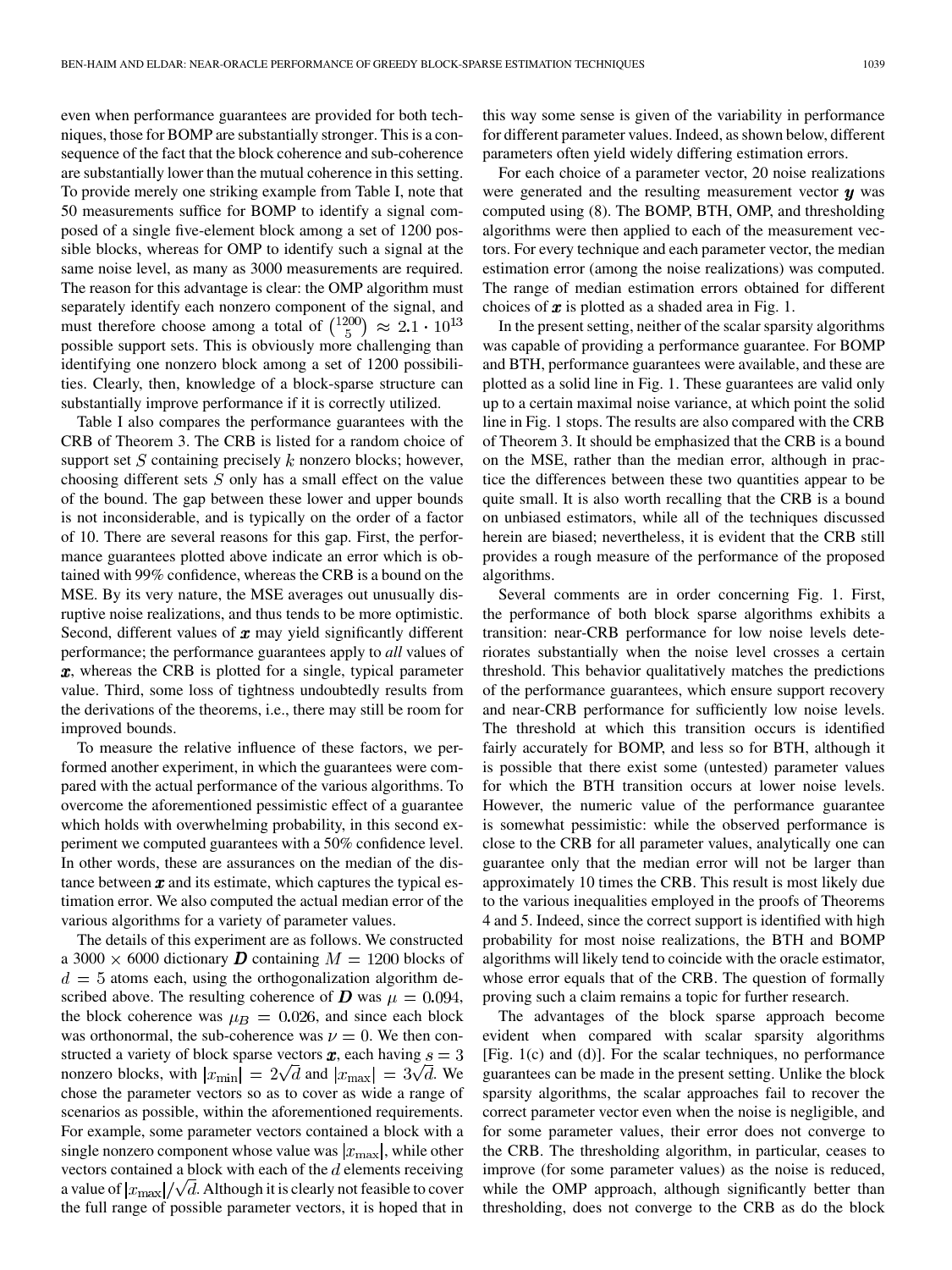

Fig. 1. Median squared error as a function of the noise variance for block and scalar sparse estimation algorithms. The shaded region indicates the range of errors encountered for different parameter values. The dotted line plots the CRB. The thick solid line in (a) and (b) indicates the performance guarantees for the block sparse algorithms; no guarantee can be made for the scalar sparsity techniques in (c) and (d). (a) Block-OMP. (b) Block-thresholding. (c) OMP. (d) Thresholding.

sparse techniques. This demonstrates the advantages of utilizing the fact that  $x$  is known to have a block-sparse structure.

The performance of BOMP [Fig. 1(a)] is quite similar to that of BTH [Fig. 1(b)] in the experiment above. This is not surprising when one compares our problem setting with the guarantees of Section VI. Indeed, the primary difference between the BOMP and BTH algorithms is that the one-shot support estimation employed by BTH causes large-magnitude blocks to overshadow small-magnitude nonzero blocks [24]. In the setting of Fig. 1, the range of magnitudes between  $|x_{\rm max}| = 3\sqrt{d}$  and  $|x_{\rm min}| = 2\sqrt{d}$ is not very large, and therefore BTH performs nearly as well as BOMP. If a wider dynamic range is present in the signal  $x$ , then it can be shown that the guarantees and actual performance for BOMP is hardly changed, whereas the guarantee for BTH no longer holds, and its performance deteriorates severely.

## VIII. CONCLUSION

In this paper, we examined the performance of the greedy block sparse algorithms BOMP and BTH under the adversarial and Gaussian noise models. Comparing our performance guarantees to those known for the analogous scalar sparsity algorithms, we saw that the block sparse model can provide a substantial benefit in appropriate settings. Specifically, the block approach replaces the mutual coherence  $\mu$  with two quantities, the block coherence  $\mu_B$  and the sub-coherence  $\nu$ , which respectively measure the inter-block and intra-block correlation. While it can be shown that  $\mu_B \leq \mu$  and  $\nu \leq \mu$ , the true benefit of block sparsity arises when these measures are *siginificantly* lower than the mutual coherence. As we have seen, this indeed occurs when the dictionary or sensing matrix can naturally be segmented into distinct blocks which are close to orthogonal; in this case, the performance guarantees for block sparse algorithms are substantial. Fortunately,  $\mu_B$  and  $\nu$  can be efficiently calculated, providing practitioners with a means to assess the potential benefit of block techniques for their specific setting.

# APPENDIX A

# PROOFS FOR ADVERSARIAL NOISE

We begin by providing several lemmas which will prove useful for the analysis under both the adversarial and the Gaussian noise models.

*Lemma 1:* Given a dictionary *D* having block coherence  $\mu_B$ and sub-coherence  $\nu$ , we have

$$
\|\mathbf{D}^*[i]\mathbf{D}[j]\| \le d\mu_B \quad \text{for all } i \ne j \tag{41}
$$

and

$$
||D[i]||^2 = ||D^*[i]D[i]|| \le 1 + (d-1)\nu.
$$
 (42)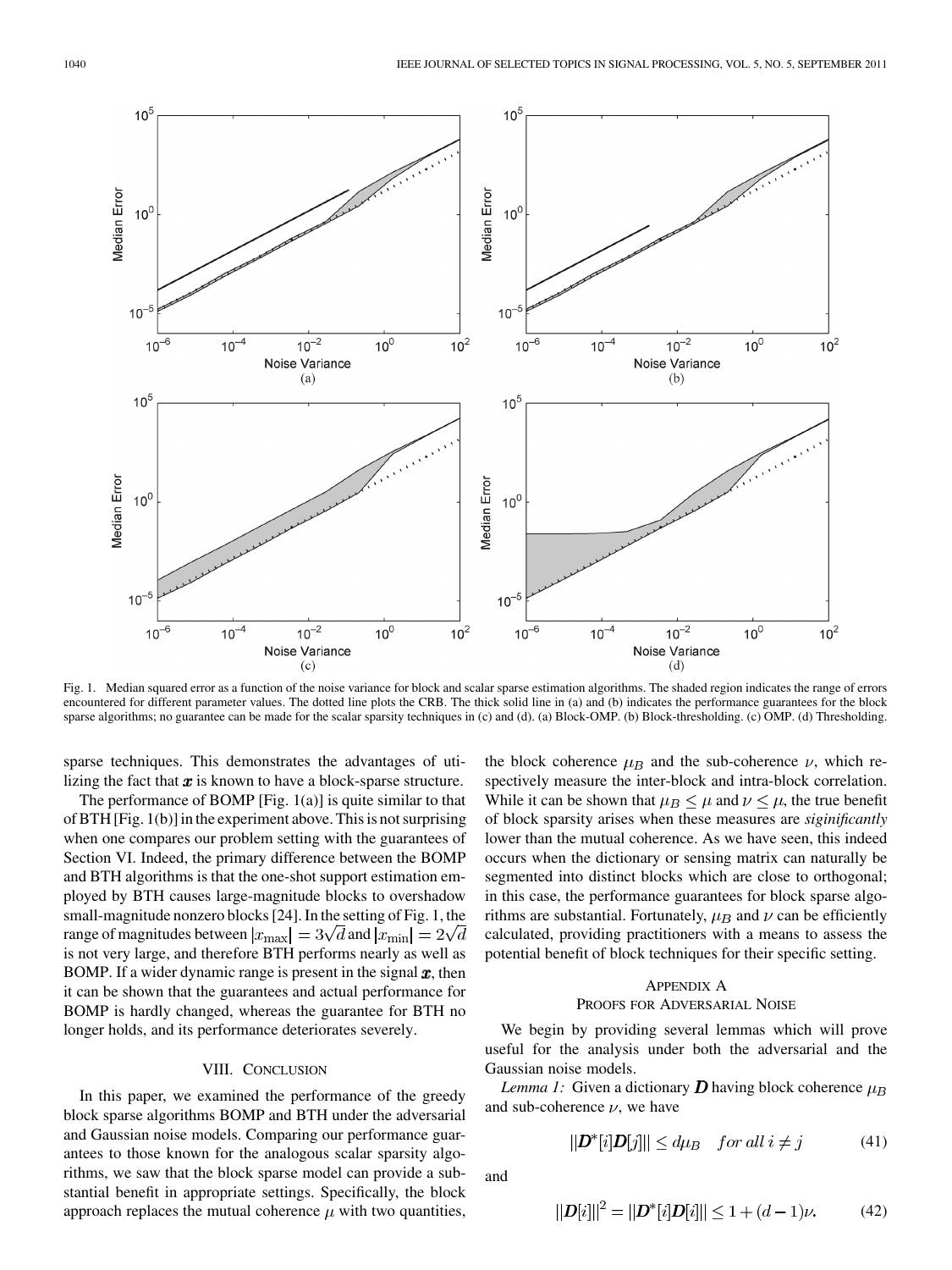If  $1 - (d - 1)\nu > 0$ , then

$$
\left\| \left( \bm{D}^*[i] \bm{D}[i] \right)^{-1} \right\| \le \frac{1}{1 - (d-1)\nu}.
$$
 (43)

Suppose  $1 - (d - 1)\nu - (k - 1)d\mu$  > 0 and let *I* be an index set with  $|I| \leq k$ . Then

$$
\left\| \left( \mathbf{D}_{I}^{*} \mathbf{D}_{I} \right)^{-1} \right\| \leq \frac{1}{1 - (d - 1)\nu - (k - 1)d\mu B}.
$$
 (44)

*Proof:* The bound (41) follows directly from the definition (12) of block coherence. To prove (42), (43), observe that the diagonal elements of the matrix  $\mathbf{D}^{\dagger}[i]\mathbf{D}[i]$  equal 1, while the offdiagonal elements are bounded in magnitude by  $\nu$ . Therefore, by the Gershgorin circle theorem [36], all eigenvalues of  $\mathbf{D}^{\ast}[i]\mathbf{D}[i]$ are in the range  $[1-(d-1)\nu, 1+(d-1)\nu]$ , demonstrating (42). Furthermore, it follows that the eigenvalues of  $(D^*[i]D[i])^{-1}$ are in the range  $[(1 + (d-1)\nu)^{-1}, (1 - (d-1)\nu)^{-1}]$ , leading to (43).

It remains to prove (44). To this end, let  $|I| = \ell \leq k$  and write  $D_I^*D_I$  as

$$
\boldsymbol{D}_{I}^{*} \boldsymbol{D}_{I} = \begin{pmatrix} \boldsymbol{M}[1,1] & \boldsymbol{M}[1,2] & \cdots & \boldsymbol{M}[1,\ell] \\ \boldsymbol{M}[2,1] & \boldsymbol{M}[2,2] & \cdots & \boldsymbol{M}[2,\ell] \\ \vdots & \vdots & \ddots & \vdots \\ \boldsymbol{M}[\ell,1] & \boldsymbol{M}[\ell,2] & \cdots & \boldsymbol{M}[\ell,\ell] \end{pmatrix} (45)
$$

where each  $M[i, j]$  is a  $d \times d$  matrix containing the correlations between two blocks of dictionary atoms. From the definition of block coherence, we have

$$
||M[i,j]|| \le d\mu, \quad \text{for all } i \neq j. \tag{46}
$$

By a generalization of the Gershgorin circle theorem [37, Th. 2], it follows that all eigenvalues  $\lambda$  of  $\mathbf{D}_{I}^{*} \mathbf{D}_{I}$  satisfy

$$
||M[i, i] - \lambda I|| \le \sum_{j \ne i} ||M[i, j]|| \le (\ell - 1)d\mu_B
$$
  

$$
\le (k - 1)d\mu_B. \quad (47)
$$

Now, from the definition of sub-coherence, the off-diagonal elements of  $M[i, i]$  are no larger in magnitude than  $\nu$ , while the diagonal elements of  $M[i, i]$  all equal 1. Therefore, by the Gershgorin circle theorem, given an arbitrary constant  $\lambda$ , all eigenvalues of the  $d \times d$  matrix  $\mathbf{M}[i, i] - \lambda \mathbf{I}$  are in the range  $[1 - \lambda - (d-1)\nu, 1 - \lambda + (d-1)\nu]$ . Consequently,

$$
\|\mathbf{M}[i,i] - \lambda \mathbf{I}\| \ge 1 - \lambda - (d-1)\nu. \tag{48}
$$

Combining with (47) and rearranging, we conclude that all eigenvalues of  $\mathbf{D}_I^* \mathbf{D}_I$  satisfy

$$
\lambda \ge 1 - (d-1)\nu - (k-1)d\mu
$$
\n<sup>(49)</sup>

Consequently, the eigenvalues of  $(D_I^*D_I)^{-1}$  are no larger than , establishing (44).

*Lemma 2:* Consider the setting of Section II, and suppose that

$$
\max_{1 \le j \le M} ||\boldsymbol{D}^*[j] \boldsymbol{w}||_2 < \tau
$$
\n(50)

for a given value  $\tau > 0$ . If the dictionary **D** satisfies

$$
(1 - (d - 1)\nu) |x_{\text{max}}| > 2\tau + (2s - 1)d\mu_B |x_{\text{max}}|
$$
 (51)

then

$$
\max_{j \in S} \|\boldsymbol{D}^*[j]\boldsymbol{y}\|_2 > \max_{j \notin S} \|\boldsymbol{D}^*[j]\boldsymbol{y}\|_2 \tag{52}
$$

where  $S = \text{supp}(\boldsymbol{x})$ .

If (51) is replaced by the stronger condition

$$
(1 - (d - 1)\nu) |x_{\min}| > 2\tau + (2s - 1)d\mu_B |x_{\max}|
$$
 (53)

then

$$
\min_{j \in S} \|\mathbf{D}^*[j]\mathbf{y}\|_2 > \max_{j \notin S} \|\mathbf{D}^*[j]\mathbf{y}\|_2. \tag{54}
$$

*Proof:* The proof is an extension of [22, Lemma 3] to the block-sparse case, and is ultimately inspired by [4]. We first note that

$$
\max_{j \notin S} ||\boldsymbol{D}^*[j] \boldsymbol{y}||_2 = \max_{j \notin S} \left\| \boldsymbol{D}^*[j] \boldsymbol{w} + \sum_{i \in S} \boldsymbol{D}^*[j] \boldsymbol{D}[i] \boldsymbol{x}[i] \right\|_2
$$
  
\n
$$
\leq \max_{j \notin S} ||\boldsymbol{D}^*[j] \boldsymbol{w}||_2
$$
  
\n
$$
+ \max_{j \notin S} \sum_{i \in S} ||\boldsymbol{D}^*[j] \boldsymbol{D}[i]|| \, |x_{\max}|. \tag{55}
$$

By (50), the first term in (55) is smaller than  $\tau$ . Together with (41), we obtain

$$
\max_{j \notin S} \|\boldsymbol{D}^*[j]\boldsymbol{y}\|_2 < \tau + s d\mu_B |x_{\text{max}}| \le \tau + k d\mu_B |x_{\text{max}}|.
$$
 (56)

On the other hand,

$$
\max_{j \in S} ||D^*[j]y||_2
$$
\n
$$
= \max_{j \in S} \left\| D^*[j]w + \sum_{i \in S} D^*[j]D[i]x[i] \right\|_2
$$
\n
$$
\geq \max_{j \in S} ||D^*[j]D[j]x[j]||_2
$$
\n
$$
- \max_{j \in S} \left\| D^*[j]w + \sum_{i \in S \setminus \{j\}} D^*[j]D[i]x[i] \right\|_2. (57)
$$

As we have seen in the proof of Lemma 1, the eigenvalues of  $\mathbf{D}^*[j]\mathbf{D}[j]$  are bounded in the range  $[1-(d-1)\nu,1+(d-1)\nu]$ . Consequently,

$$
\max_{j \in S} ||\mathbf{D}^*[j] \mathbf{D}[j] \mathbf{x}[j]||_2 \ge \max_{j \in S} (1 - (d - 1)\nu) ||\mathbf{x}[j]||_2
$$
  
=  $(1 - (d - 1)\nu) |x_{\text{max}}|.$  (58)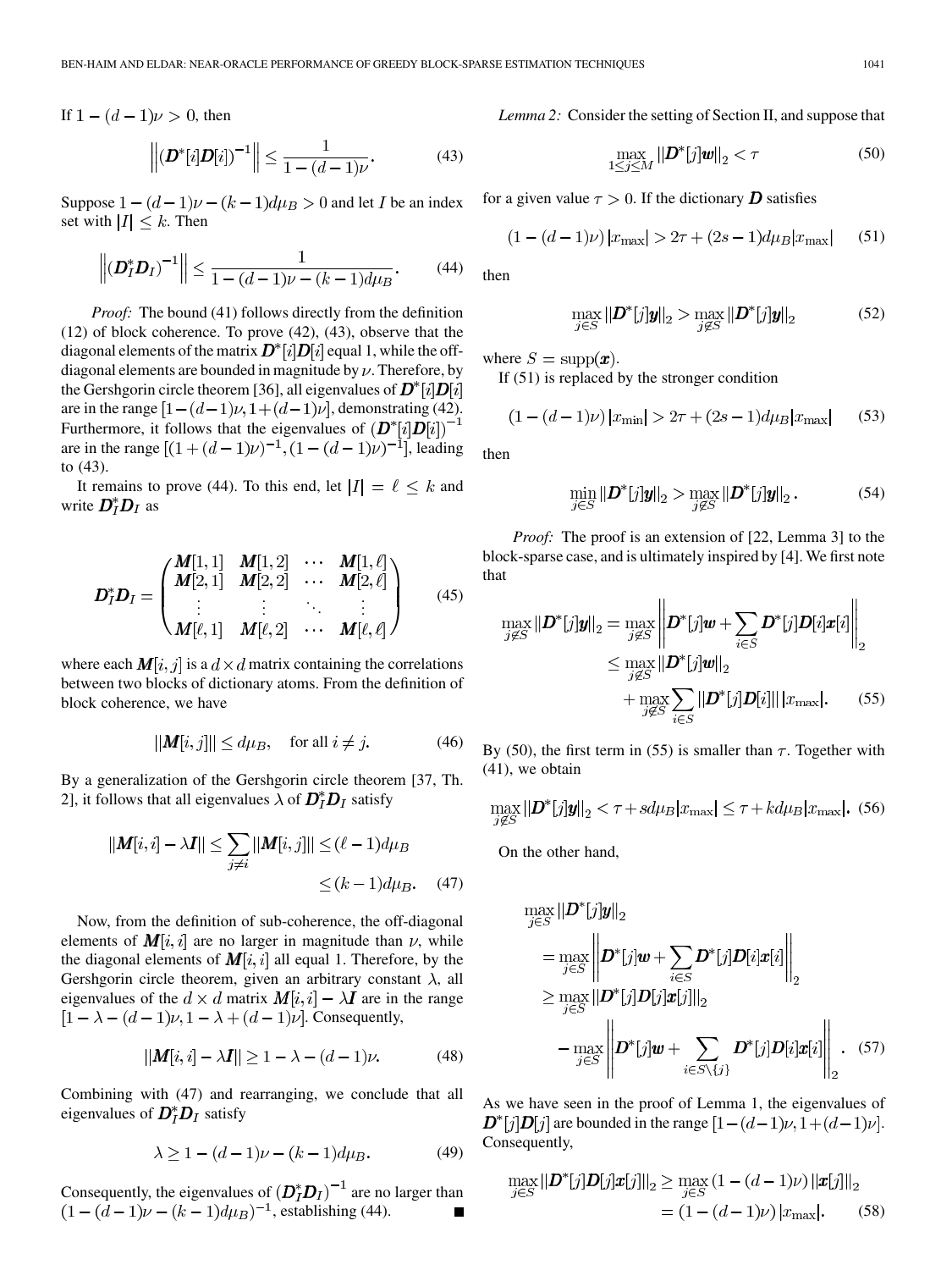Combining this result with (57), we have

$$
\max_{j \in S} ||D^*[j]y||_2 \ge (1 - (d - 1)\nu) |x_{\text{max}}|
$$
  
- 
$$
\max_{j \in S} \sum_{i \in S \setminus \{j\}} ||D^*[j]D[i]x[i]||_2 - \max_{j \in S} ||D^*[j]w||_2.
$$
 (59)

Together with (50) and (41), this implies that

$$
\max_{j \in S} ||D^*[j]y||_2 > (1 - (d - 1)\nu) |x_{\text{max}}|
$$
  
 
$$
- (k - 1) |x_{\text{max}}| d\mu_B - \tau
$$
  
 
$$
= (1 - (d - 1)\nu) |x_{\text{max}}|
$$
  
 
$$
- (2k - 1) |x_{\text{max}}| d\mu_B - 2\tau
$$
  
 
$$
+ k |x_{\text{max}}| d\mu_B + \tau.
$$
 (60)

Merging the results (56) and (60) yields

$$
\max_{j \in S} \|\mathbf{D}^*[j]\mathbf{y}\|_2 > \max_{j \notin S} \|\mathbf{D}^*[j]\mathbf{y}\|_2 + (1 - (d - 1)\nu) \|x_{\text{max}}\|_2
$$

$$
-(2k - 1)|x_{\text{max}}|d\mu - 2\tau. \quad (61)
$$

Consequently, if (51) holds, then (52) follows, as required. In a similar fashion, observe that

$$
\min_{j \in S} ||D^*[j]y||_2
$$
\n
$$
= \min_{j \in S} \left\| \sum_{i \in S} D^*[j]D[i]x[i] + D^*[j]w \right\|_2
$$
\n
$$
\geq \min_{j \in S} ||D^*[j]D[j]x[j]||_2
$$
\n
$$
- \max_{j \in S} \sum_{i \in S \setminus \{j\}} ||D^*[j]D[i]x[i]||_2 - ||D^*[j]w||_2. (62)
$$

As noted previously, all eigenvalues of  $\bm{D}^*[j] \bm{D}[j]$  are larger than or equal to  $1 - (d - 1)\nu$ , and therefore

$$
\min_{j \in S} \|\mathbf{D}^*[j]\mathbf{D}[j]\mathbf{x}[j]\|_2 \ge (1 - (d - 1)\nu) |x_{\min}|.
$$
 (63)

Furthermore, using (41) we have, for  $i \neq j$ ,

$$
|\bm{D}^*[j]\bm{D}[i]\bm{x}[i]||_2 \le ||\bm{D}^*[j]\bm{D}[i]|| \, |x_{\text{max}}| \le d\mu_B |x_{\text{max}}|.
$$
 (64)

Substituting  $(50)$ ,  $(63)$ , and  $(64)$  into  $(62)$  provides us with

$$
\min_{j \in S} \|\mathbf{D}^*[j]\mathbf{y}\|_2 > (1 - (d - 1)\nu) |x_{\min}|
$$

$$
- (k - 1)d\mu_B |x_{\max}| - \tau
$$

$$
= (1 - (d - 1)\nu) |x_{\min}|
$$

$$
- (2k - 1)d\mu_B |x_{\max}| - 2\tau
$$

$$
+ k d\mu_B |x_{\max}| + \tau.
$$
(65)

Finally, using (56) we obtain

$$
\min_{j \in S} \|\mathbf{D}^*[j] \mathbf{y} \|_{2} > \max_{j \notin S} \|\mathbf{D}^*[j] \mathbf{y} \|_{2} + (1 - (d - 1)\nu) |x_{\min}|
$$

$$
-(2k - 1)d\mu_B |x_{\max}| - 2\tau. \quad (66)
$$

Therefore, if the condition (53) is satisfied, then (54) holds, completing the proof.

We are now ready to prove Theorems 1 and 2.

*Proof of Theorem 1:* Using (10) and (42), we have for all j

$$
\|\bm{D}^*[j]\bm{w}\|_2 \le \|\bm{D}[j]\| \cdot \|\bm{w}\|_2 \le \varepsilon \sqrt{1 + (d-1)\nu}.\tag{67}
$$

Thus, (50) holds with  $\tau = \varepsilon \sqrt{1 + (d-1)\nu}$ .

In light of  $(21)$ , the condition  $(53)$  for the second part of Lemma 2 holds, and therefore, by Lemma 2, we conclude that (54) holds. It follows that all blocks  $D[i]$  with  $i \in S$  are more highly correlated than the off-support blocks  $D[i], i \notin S$ . Thus, the estimated support  $\widehat{S}$  contains the true support set  $S$  (with the possible addition of superfluous indices if  $s < k$ ). It follows from the definition (16) of  $\hat{x}_{\text{BTH}}$  that  $(\hat{x}_{\text{BTH}})_{\hat{S}} = D_{\hat{S}}^{\dagger}$ **y**, and thus

$$
\|\boldsymbol{x} - \widehat{\boldsymbol{x}}_{\text{BTH}}\|_{2}^{2} = \left\|\boldsymbol{x}_{\widehat{S}} - (\widehat{\boldsymbol{x}}_{\text{BTH}})_{\widehat{S}}\right\|_{2}^{2}
$$

$$
= \left\|\boldsymbol{D}_{\widehat{S}}^{\dagger}\boldsymbol{D}_{\widehat{S}}\boldsymbol{x}_{\widehat{S}} - \boldsymbol{D}_{\widehat{S}}^{\dagger}\boldsymbol{y}\right\|_{2}^{2}
$$

$$
\leq \left\|\boldsymbol{D}_{\widehat{S}}^{\dagger}\right\|^{2} \cdot \|\boldsymbol{y} - \boldsymbol{D}_{\widehat{S}}\boldsymbol{x}\|_{2}^{2}
$$

$$
= \left\|\boldsymbol{D}_{\widehat{S}}^{\dagger}\right\|^{2} \cdot \|\boldsymbol{w}\|_{2}^{2} \tag{68}
$$

where we have used the fact that  $\mathcal{D}_{\widehat{S}}^{\dagger} \mathcal{D}_{\widehat{S}} = I$ , which follows from our assumption that  $D_I$  has full row rank for any set I of size  $s$  (see Section II).

Since  $|x_{\text{min}}| \leq |x_{\text{max}}|$ , it follows from (21) that

$$
1 - (d - 1)\nu > (2k - 1)d\mu
$$
\n(69)

Therefore, we may apply (44), yielding

$$
D_{\widehat{S}}^{\dagger} \Big\|^2 = \left\| (D_S^* D_S)^{-1} \right\|
$$
  
 
$$
\leq \frac{1}{1 - (d - 1)\nu - (k - 1)d\mu_B}.
$$
 (70)

Combining this result with (68) and using (10), we obtain (22), as required.

*Proof of Theorem 2:* As shown in the proof of Theorem 1, it follows from (10) that (50) holds with  $\tau = \varepsilon \sqrt{1 + (d-1)\nu}$ . From (23) we then have

$$
(1 - (d - 1)\nu) |x_{\min}| > 2\tau + (2k - 1)d\mu_B |x_{\min}|.
$$
 (71)

Since  $|x_{\text{max}}| \ge |x_{\text{min}}|$ , this implies the condition (51) for the first part of Lemma 2. Thus, by Lemma 2, the dictionary block most highly correlated with  $y$  is a block within the support  $S$ of  $x$ . In other words, the first iteration in the BOMP algorithm correctly identifies an element within the support  $S$ .

The proof continues by induction. Assume we have reached the  $\ell$ th iteration with  $2 \leq \ell \leq s$  and that all previous iterations have correctly identified elements of  $S$ . In other words, using the notation of Section III, we have  $i_1, \ldots, i_{\ell-1} \in S$ .

By definition, we now have

$$
\mathbf{r}^{\ell} = \mathbf{y} - \mathbf{D}\mathbf{x}^{\ell - 1} = \mathbf{D}\widetilde{\mathbf{x}}^{\ell - 1} + \mathbf{w} \tag{72}
$$

where  $\tilde{\mathbf{x}}^{\ell-1} \stackrel{\Delta}{=} \mathbf{x} - \mathbf{x}^{\ell-1}$  is the estimation error after  $\ell - 1$  iterations. Since  $supp(x) = S$  and, by induction,  $supp(x^{\ell-1}) \subset S$ , we have  $\text{supp}(\tilde{x}^{\ell-1}) \subset S$ . Furthermore,  $\ell - 1 < s$ , so that  $\text{supp}(\boldsymbol{x}^{\ell-1})$  contains less than s elements, and is thus a strict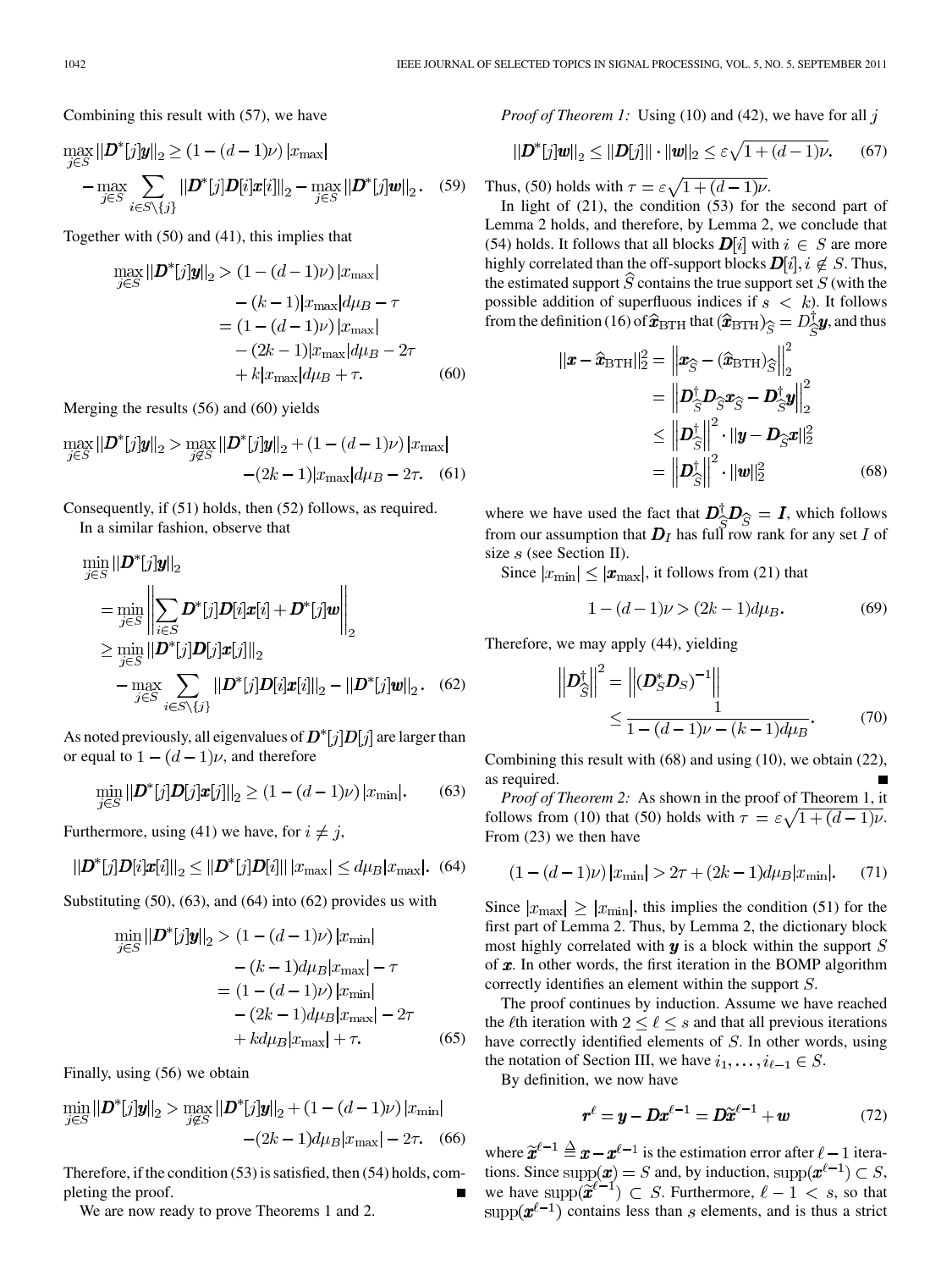subset of S. It follows that at least one nonzero block in  $\widetilde{\mathfrak{X}}^{\ell-1}$  is equal to the corresponding block in  $x$ . Therefore,

$$
\max_{j} \left\| \widetilde{\mathbf{x}}^{\ell-1}[j] \right\|_{2} \geq |x_{\min}|. \tag{73}
$$

To summarize, by (72),  $r^{\ell}$  can be thought of as a noisy measurement of the block sparse vector  $\tilde{\boldsymbol{x}}^{\ell-1}$ , which contains a block whose norm is at least  $|x_{\text{min}}|$ . Using (73) and (23), we find that the condition (51) holds for this modified estimation problem. Consequently, by Lemma 2, we have

$$
\max_{j \in S} \left\| \boldsymbol{D}^* [j] \boldsymbol{r}^{\ell-1} \right\|_2 > \max_{j \notin S} \left\| \boldsymbol{D}^* [j] \boldsymbol{r}^{\ell-1} \right\|_2. \tag{74}
$$

Therefore, by  $(17)$ , the  $\ell$ th iteration of the BOMP algorithm will choose an index  $i_\ell$  belonging to the correct support set S, as long as  $\ell \leq s$ .

Since the BOMP algorithm never chooses the same support element twice, we conclude that precisely the  $s$  elements of  $S$ will be identified in the first s iterations. If  $s < k$ , then the remaining iterations will identify some additional elements not in S, so that ultimately the estimated support set  $\widehat{S} = \{i_1, \ldots, i_k\}$ will satisfy  $\hat{S} \supseteq S$ . The estimate  $\hat{x}_{\text{BOMP}}$  therefore satisfies  $(\hat{\pmb{x}}_{\text{BOMP}})_{\hat{\pmb{\varsigma}}} = \pmb{D}_{\hat{\pmb{\varsigma}}}^{\dagger} \pmb{y}$ . Following the procedure (68)–(70) in the proof of Theorem 1, we obtain in an identical manner the required result (24).

# APPENDIX B PROOF OF THEOREM 3

To compute the CRB, we must first determine the Fisher information matrix  $\bm{J}(\bm{x})$  for estimating  $\bm{x}$  from  $\bm{y}$  of (8). This can be done using a standard formula [31, p. 85] and yields

$$
J(x) = \frac{1}{\sigma^2} D^* D. \tag{75}
$$

We now identify, for each  $x \in \mathfrak{X}$ , an orthonormal basis for the feasible direction subspace, which is defined as the smallest subspace of  $\mathbb{C}^N$  containing all feasible directions at  $\pmb{x}$ . To this end, denote by  $e_i$  the *i*th column of the  $N \times N$  identity matrix. Consider first points  $\boldsymbol{x} \in \mathfrak{X}$  for which  $s < k$ . In other words, these are parameter values whose support  $S$  contains fewer than k elements. For such values of  $x$ , we have, for any  $\varepsilon$  and any  $1\leq i\leq N$ 

$$
|\text{supp}(\boldsymbol{x} + \varepsilon \boldsymbol{e}_i)| \le |S| + 1 < k + 1 \le k \tag{76}
$$

and therefore  $x + \varepsilon e_i \in \mathfrak{X}$  for any  $\varepsilon$  and for any i. Consequently, the set of feasible directions at x includes  $\{e_1, \ldots, e_N\}$ , and the feasible direction subspace is therefore  $\mathbb{C}^N$  itself. Thus, for values  $x$  containing fewer than  $k$  nonzero blocks, a convenient choice of a basis for the feasible direction subspace consists of the columns of the identity matrix.

Next, consider maximal-support parameter values, i.e., vectors  $\boldsymbol{x}$  for which  $s = k$ . It is now no longer possible to add any vector  $e_i$  to  $x$  without violating the constraints. Indeed, it is not difficult to see that the only feasible directions are linear combinations of the unit vectors  $e_i$  for which i belongs to one of the blocks in  $S$ . These unit vectors can thus be chosen as a basis for the feasible direction subspace.

Let  $U(x)$  be a matrix whose columns comprise the chosen orthonormal basis for the feasible direction subspace at  $x$ . Note that the dimensions of  $U(x)$  change with x; specifically,  $U(x) =$  $I_{N \times N}$  when  $|S| < k$ , and  $U(x)$  is an  $N \times sd$  matrix otherwise. A necessary condition for a finite-variance  $\mathfrak{X}\text{-unbiased}$  estimator to exist at a point  $\boldsymbol{x}$  is [35, Th. 1]

$$
\mathcal{R}\left(\boldsymbol{U}(x)\boldsymbol{U}^{*}(x)\right) \subseteq \mathcal{R}\left(\boldsymbol{U}(x)\boldsymbol{U}^{*}(x)\boldsymbol{J}(x)\boldsymbol{U}(x)\boldsymbol{U}^{*}(x)\right). \quad (77)
$$

When  $s < k$ , we have  $\mathbf{U}(\mathbf{x}) = \mathbf{I}$ . In this case, using (75), the condition (77) becomes

$$
\mathbb{C}^N \subseteq \mathcal{R}(\boldsymbol{J}(\boldsymbol{x})) = \mathcal{R}(\boldsymbol{D}^* \boldsymbol{D}). \tag{78}
$$

Since the dimensions of D are  $L \times N$  with  $L < N$ , the rank of  $\mathbf{D}^* \mathbf{D}$  is at most L, and thus  $\mathcal{R}(\mathbf{D}^* \mathbf{D})$  cannot include the entire space  $\mathbb{C}^N$ . We conclude that in this case, (77) does not hold, and therefore no  $\mathfrak X$ -unbiased estimator exists at points  $\boldsymbol x$  for which  $|S| < s$ , proving part (a) of the theorem.

Let us now turn to maximal-support parameter values  $x$ . As we have seen above, in this case the matrix  $U(x)$  consists of the columns  $e_i$  for which i is an element of a block within the support of  $\boldsymbol{x}$ . Therefore, the product  $\boldsymbol{DU}(\boldsymbol{x})$  selects those atoms of **D** belonging to blocks within S, i.e.,  $DU(x) = D<sub>S</sub>$ . Using (75), this leads to

$$
\boldsymbol{U}^*(\boldsymbol{x})\boldsymbol{J}(\boldsymbol{x})\boldsymbol{U}(\boldsymbol{x}) = \frac{1}{\sigma^2}\boldsymbol{D}_S^*\boldsymbol{D}_S\tag{79}
$$

which is invertible by assumption (see Section II). It follows that the condition (77) holds for maximal-support parameters  $\boldsymbol{x}$ . One can therefore apply [35, Th. 1], which states that for such values of  $\boldsymbol{x}$ :

$$
\mathrm{MSE}(\hat{\pmb{x}}, \pmb{x}) \geq \mathrm{Tr}\left(\pmb{U}(\pmb{x})\left(\pmb{U}^*(\pmb{x})\pmb{J}(\pmb{x})\pmb{U}(\pmb{x})\right)^{\dagger}\pmb{U}^*(\pmb{x})\right). \tag{80}
$$

Combining with (79) and using the fact that  $U^*(x)U(x) = I$ , we obtain (31), proving part (b) of the theorem.

# APPENDIX C PROOFS FOR GAUSSIAN NOISE

We begin with two lemmas which prove some useful properties of the Gaussian distribution. The first of these is a generalization of a result due to Sidák  $[38]$ .

*Lemma 3:* Let  $v_1, \ldots, v_M$  be a set of M jointly Gaussian random vectors. Suppose that  $E\{\mathbf{v}_i\} = \mathbf{0}$  for all i, but that the covariances of the vectors are unspecified and that the vectors are not necessarily independent. We then have

$$
\Pr\left\{ \|\bm{v}_1\|_2 \le c_1, \|\bm{v}_2\|_2 \le c_2, \dots, \|\bm{v}_M\|_2 \le c_M \right\} \ge \Pr\left\{ \|\bm{v}_1\|_2 \le c_1 \right\} \cdot \Pr\left\{ \|\bm{v}_2\|_2 \le c_2 \right\} \cdots \cdots \Pr\left\{ \|\bm{v}_M\|_2 \le c_M \right\}.
$$
\n(81)

*Proof:* We will demonstrate that

$$
\Pr\left\{ \|\bm{v}_{1}\|_{2} \leq c_{1}, \|\bm{v}_{2}\|_{2} \leq c_{2}, \ldots, \|\bm{v}_{M}\|_{2} \leq c_{M} \right\} \geq \Pr\left\{ \|\bm{v}_{1}\|_{2} \leq c_{1} \right\} \times \Pr\left\{ \|\bm{v}_{2}\|_{2} \leq c_{2}, \ldots, \|\bm{v}_{M}\|_{2} \leq c_{M} \right\}.
$$
\n(82)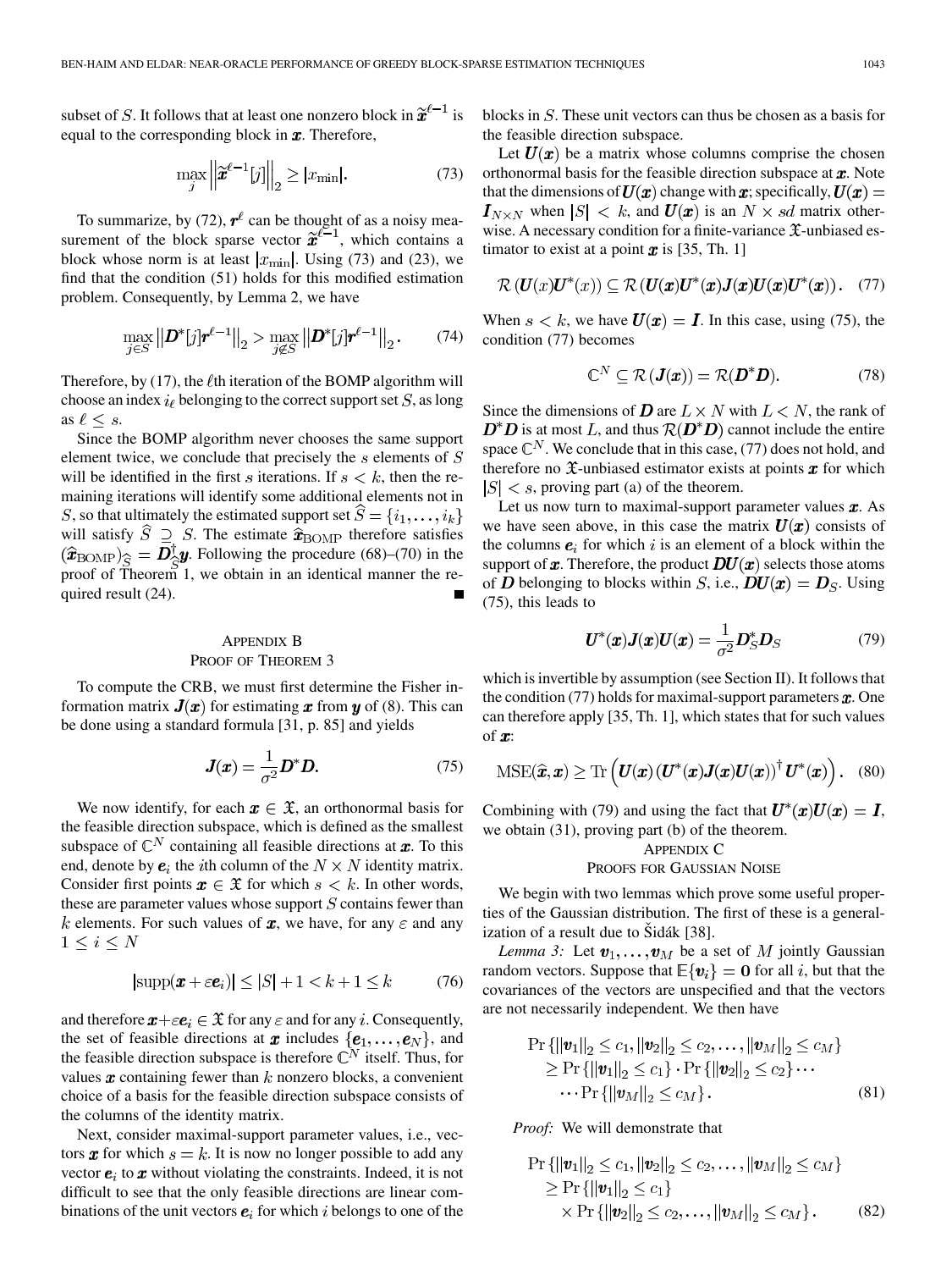The result then follows by induction. For simplicity of notation, we will prove that (82) holds for the case  $M = 2$ ; the general result can be shown in the same manner.

Denote by  $f(\mathbf{v}_1|\mathbf{v}_2)$  the pdf of  $\mathbf{v}_1$  conditioned on  $\mathbf{v}_2$ . Observe that, for a deterministic value  $w$ , the pdf  $f(\boldsymbol{v}_1|\boldsymbol{w})$  defines a Gaussian random vector whose mean depends linearly on  $w$ , but whose covariance is constant in  $w$ . Therefore, using a result due to Anderson [39], it follows that

$$
\Pr\left\{\left\|\boldsymbol{v}_1\right\|_2 \leq c_1 |\boldsymbol{v}_2 = \alpha \boldsymbol{w}\right\} = \int\limits_{\left\|\boldsymbol{u}_1\right\|_2 \leq c_1} f(\boldsymbol{u}_1|\alpha \boldsymbol{w}) d\boldsymbol{u} \quad (83)
$$

is a non-increasing function of  $\alpha$ .

Next, denoting by  $f(\mathbf{v}_2)$  the marginal pdf of  $\mathbf{v}_2$ , we have

$$
a(c_1, c_2) \stackrel{\triangleq}{=} \Pr\left\{ ||\mathbf{v}_1||_2 \le c_1 |||\mathbf{v}_2||_2 \le c_2 \right\}
$$
  
= 
$$
\frac{\int_{||\mathbf{u}||_2 \le c_1} \int_{||\mathbf{w}||_2 \le c_2} f(\mathbf{u}|\mathbf{w}) f(\mathbf{w}) d\mathbf{w} d\mathbf{u}}{\Pr\left\{ ||\mathbf{v}_2||_2 \le c_2 \right\}}
$$
  
= 
$$
\frac{\int_{||\mathbf{w}||_2 \le c_2} \Pr\left\{ ||\mathbf{v}_1||_2 \le c_1 |\mathbf{v}_2 = \mathbf{w} \right\} f(\mathbf{w}) d\mathbf{w}}{\int_{||\mathbf{w}||_2 \le c_2} f(\mathbf{w}) d\mathbf{w}}.
$$
(84)

Thus, the function  $a(c_1, c_2)$  is a weighted average of expressions of the form  $Pr\{\|\mathbf{v}_1\|_2 \le c_1 |\mathbf{v}_2 = \mathbf{w}\}\$ for values of  $\mathbf{w}$  satisfying  $\|\mathbf{w}\|_2 \leq c_2$ . However, as we have shown,  $\Pr\{\|\mathbf{v}_1\|_2 \leq c_1 |\mathbf{v}_2 =$  $w$ } is non-increasing in  $||w||_2$ . Consequently,  $a(c_1, c_2)$  is nonincreasing in  $c_2$ .

On the other hand, observe that as  $c_2 \to \infty$ , the probability of the event  $\|\boldsymbol{v}_2\|_2 \leq c_2$  converges 1. Thus, we have

$$
\lim_{c_2 \to \infty} a(c_1, c_2) = \Pr\left\{ ||\bm{v}_1||_2 \le c_1 \right\}.
$$
 (85)

Combined with the fact that  $a(c_1, c_2)$  is non-increasing in  $c_2$ , we find that

$$
a(c_1, c_2) \ge \Pr\left\{ ||\mathbf{v}_1||_2 \le c_1 \right\}
$$
 for all  $c_1, c_2$ . (86)

Using the definition of  $a(c_1, c_2)$  and applying Bayes's rule, we obtain

$$
\Pr\left\{ \left\| \bm{v}_{1} \right\|_{2} \leq c_{1}, \left\| \bm{v}_{2} \right\|_{2} \leq c_{2} \right\} \geq \Pr\left\{ \left\| \bm{v}_{1} \right\|_{2} \leq c_{1} \right\} \Pr\left\{ \left\| \bm{v}_{2} \right\|_{2} \leq c_{2} \right\}
$$
(87)

and thus complete the proof.

Our next lemma bounds the tail probability of the chi-squared distribution.

*Lemma 4:* Let  $\boldsymbol{u}$  be a  $d$ -dimensional Gaussian random vector having mean zero and covariance  $\boldsymbol{I}$ . Then, for any  $t \geq 1$ , we have

$$
\Pr\left\{||\mathbf{u}||_2^2 \ge t^2\right\} \le \frac{(d-2)!!\,[d/2]}{2^{d/2-1}\Gamma(d/2)} t^{d-2} e^{-t^2/2} \tag{88a}
$$
\n
$$
\le 0.8 dt^{d-2} e^{-t^2/2} \tag{88b}
$$

where  $\Gamma(z) \stackrel{\Delta}{=} \int_0^\infty t^{z-1} e^{-t} dt$  is the Gamma function and

$$
n!! \stackrel{\triangle}{=} \prod_{0 \le i < n/2} (n - 2i) \tag{89}
$$

is the double factorial operator.

Of the two bounds provided in (88), the first is somewhat tighter, but obviously more cumbersome. For analytical tractability, we will use the latter bound in the sequel.

*Proof of Lemma 4:* The expression  $\|\mathbf{u}\|_2^2$  is distributed as a chi-squared random variable with  $d$  degrees of freedom. Therefore, its tail probability is given by [40, §16.3]

$$
\Pr\left\{||\mathbf{u}||_2^2 \ge t^2\right\} = \frac{\Gamma(d/2, t^2/2)}{\Gamma(d/2)}\tag{90}
$$

where  $\Gamma(a, z)$  is the incomplete Gamma function  $\Gamma(a, z) \triangleq$  $\int_{z}^{\infty} t^{a-1} e^{-t} dt$ . It follows from the series expansion of  $\Gamma(a,z)$ that [41, §6.5.32]

$$
\Gamma\left(\frac{d}{2},\frac{t^2}{2}\right) \le \frac{e^{-t^2/2}}{2^{d/2-1}t^2} \left[t^d + (d-2)t^{d-2} + (d-2)(d-4)t^{d-4} + \dots + (d-2)!!t^m\right]
$$
(91)

where  $m = 1$  when d is odd and  $m = 2$  when d is even. Note that (91) holds with equality for even  $d$ , but the inequality is strict for odd d. Since  $t \geq 1$ , we can enlarge each of the terms in the square brackets in (91) by replacing it with  $(d-2)!t^d$ . The total number of terms in brackets is  $\lceil d/2 \rceil$ , yielding

$$
\Gamma\left(\frac{d}{2},\frac{t^2}{2}\right) \le \frac{e^{-t^2/2}}{2^{d/2-1}} t^{d-2} (d-2)!! \left\lceil \frac{d}{2} \right\rceil. \tag{92}
$$

Substituting into (90) demonstrates (88a).

To prove (88b), we distinguish between even and odd values of d. Assume first that d is even and denote  $d = 2p$ . We then have

$$
\Gamma(d/2) = \Gamma(p) = (p-1)! \tag{93}
$$

and

$$
(d-2)!! = (2p-2)!! = 2^{p-1}(p-1)!. \tag{94}
$$

Substituting these values into (88a) and simplifying yields

$$
\Pr\left\{ \|\mathbf{u}\|_{2}^{2} \geq t^{2} \right\} \leq \frac{d}{2} t^{d-2} e^{-t^{2}/2} \tag{95}
$$

which clearly satisfies (88b).

Similarly, assume that d is odd and write  $d = 2p + 1$ . Substituting the formula

$$
\Gamma(d/2) = \Gamma(p + 1/2) = \frac{(2p - 1)!!\sqrt{\pi}}{2^p} \tag{96}
$$

into (88a), we obtain

$$
\Pr\left\{ \|\mathbf{u}\|_{2}^{2} \geq t^{2} \right\} \leq \sqrt{\frac{2}{\pi}} \frac{d+1}{2} t^{d-2} e^{-t^{2}/2}.
$$
 (97)

It is easily verified that

$$
\sqrt{\frac{2}{\pi}} \frac{d+1}{2} \le 0.8d \quad \text{for all } d \ge 1.
$$
 (98)

П

Substituting back into (97) yields the required result.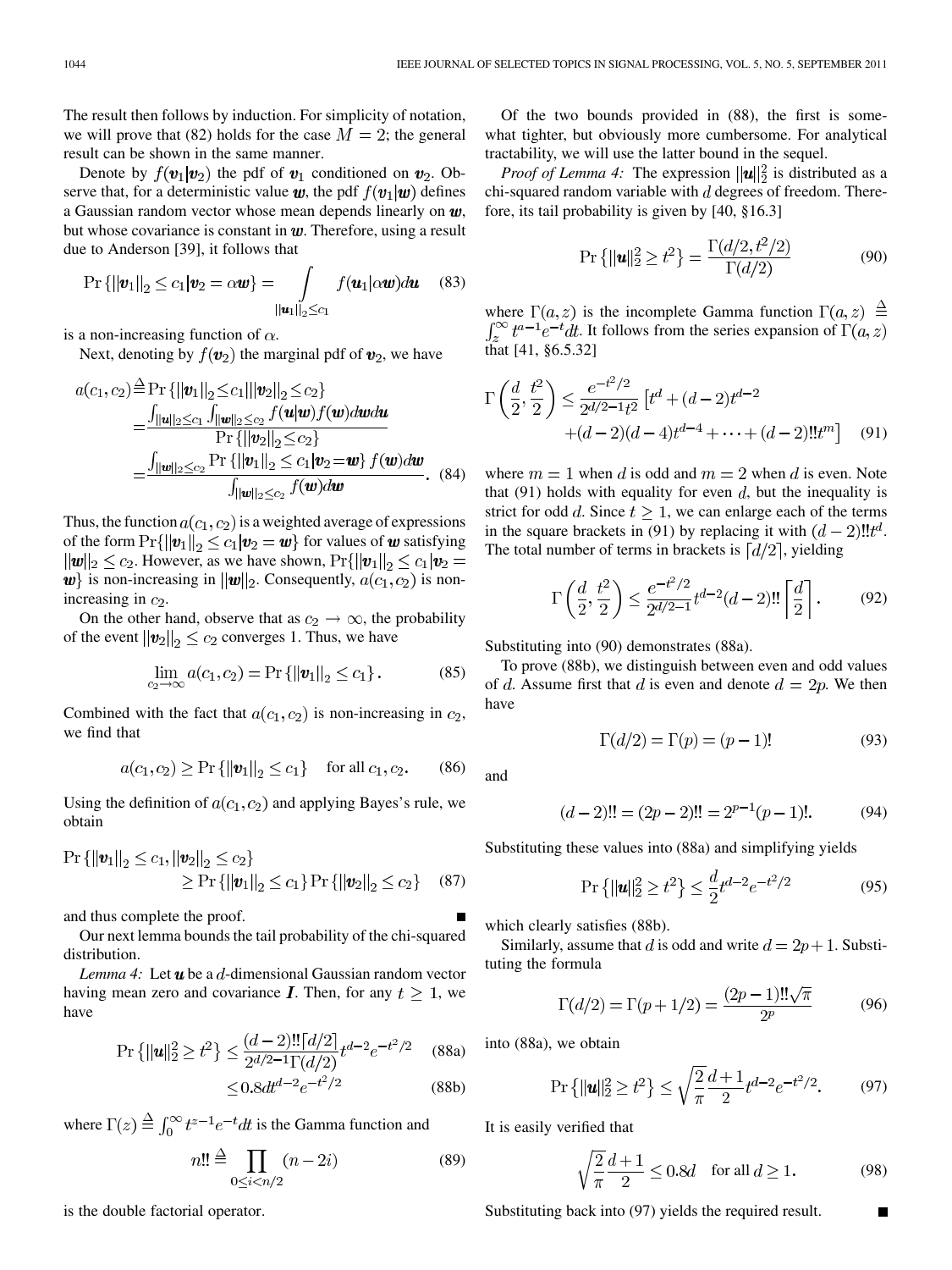Our next result applies more specifically to the block sparse estimation setting. Following [3], [22], we consider the event

$$
B = \left\{ \max_{1 \le i \le M} \left\| \boldsymbol{D}^* [i] \boldsymbol{w} \right\|_2^2 \le \tau^2 \right\} \tag{99}
$$

where

$$
\tau^2 = 2d\sigma\alpha \left(1 + (d-1)\nu\right) \log N \tag{100}
$$

for a given  $\alpha > 1/(2d \log N)$ . We then have the following lemma.

*Lemma 5:* Under the setting of Section II, assume that  $w$  is a Gaussian random vector with mean zero and covariance  $\sigma^2 I$ . Then, the probability of the event  $B$  of (99) is bounded by

$$
\Pr\{B\} \ge 1 - \frac{0.8(2\alpha d \log N)^{d/2 - 1}}{N^{\alpha d - 1}}.\tag{101}
$$

*Proof:* Observe that  $\mathbf{D}^*[\mathbf{i}] \mathbf{w}$  is a d-dimensional Gaussian random vector with mean zero and covariance  $\sigma^2 \mathbf{D}^* [i] \mathbf{D}[i]$ . Therefore, the random vector

$$
\boldsymbol{u} = \frac{1}{\sigma} \left( \boldsymbol{D}^* [i] \boldsymbol{D} [i] \right)^{-1/2} \boldsymbol{D}^* [i] \boldsymbol{w} \tag{102}
$$

is a  $d$ -dimensional Gaussian random vector with mean zero and covariance  $I$ . We thus have

$$
\Pr\left\{ \|\bm{D}^*[\mathit{i}]\bm{w}\|_2^2 \leq \tau^2 \right\} \n= \Pr\left\{ \sigma^2 \left\| (\bm{D}^*[\mathit{i}]\bm{D}[\mathit{i}])^{1/2} \bm{u} \right\|_2^2 \leq \tau^2 \right\} \n\geq \Pr\left\{ \sigma^2 \|\bm{D}^*[\mathit{i}]\bm{D}[\mathit{i}]\| \cdot \|\bm{u}\|_2^2 \leq \tau^2 \right\} \n\geq \Pr\left\{ \|\bm{u}\|_2^2 \leq \frac{\tau^2}{\sigma^2 (1 + (d-1)\nu)} \right\}
$$
\n(103)

where, in the last step, we used (42). Using Lemma 4 and substituting the value (100) of  $\tau^2$ , we obtain

$$
\Pr\left\{ \left\| \boldsymbol{D}^*[\boldsymbol{i}] \boldsymbol{w} \right\|_2^2 \leq \tau^2 \right\} \geq 1 - \eta \tag{104}
$$

where

$$
\eta \stackrel{\Delta}{=} 1 - 0.8d(2\alpha d \log N)^{d/2 - 1} \exp(-d\alpha \log N)
$$
  
= 
$$
1 - \frac{0.8d(2\alpha d \log N)^{d/2 - 1}}{N^{\alpha d}}.
$$
 (105)

Using Lemma 3, we have

$$
\Pr\{B\} \ge \prod_{i=1}^{M} \Pr\left\{ \|\mathbf{D}^*[i] \mathbf{w} \|^2_2 \le \tau^2 \right\} = (1 - \eta)^M.
$$
 (106)

When  $\eta > 1$ , the bound (101) is meaningless and the theorem holds vacuously. Otherwise, when  $\eta \leq 1$ , we have

$$
\Pr\{B\} \ge 1 - M\eta \tag{107}
$$

where we used the fact that  $(1 - \eta)^M \geq 1 - M\eta$  whenever  $\eta \leq 1$  and  $M \geq 1$ . Substituting the value of  $\eta$  from (105) and recalling that  $N = Md$  yields the required result.

We are now ready to prove Theorems 4 and 5.

*Proof of Theorem 4:* By Lemma 5, the event  $B$  of (99) occurs with probability exceeding (34). Furthermore, using (33), it follows from Lemma 2 that under the event  $B$ , all blocks in the correct support set  $S$  are more highly correlated with  $y$  than the off-support blocks. Consequently, when  $B$  occurs, we have  $S \subseteq \widehat{S}$ , where  $\widehat{S}$  is the support estimated by the BTH algorithm. Note, however, that the estimated set  $\widehat{S}$  will contain additional blocks not in  $S$  if  $s < k$ . It follows that

$$
\|\boldsymbol{x} - \widehat{\boldsymbol{x}}_{\text{BTH}}\|_{2}^{2} = \left\|\boldsymbol{x}_{\widehat{S}} - (\widehat{\boldsymbol{x}}_{\text{BTH}})_{\widehat{S}}\right\|_{2}^{2}
$$

$$
= \left\|\boldsymbol{D}_{\widehat{S}}^{\dagger} \boldsymbol{D}_{\widehat{S}} \boldsymbol{x}_{\widehat{S}} - \boldsymbol{D}_{\widehat{S}}^{\dagger} \boldsymbol{y}\right\|_{2}^{2}
$$

$$
\leq \left\|\left(\boldsymbol{D}_{\widehat{S}}^{*} \boldsymbol{D}_{\widehat{S}}\right)^{-1}\right\|^{2} \cdot \left\|\boldsymbol{D}_{\widehat{S}}^{*} \boldsymbol{w}\right\|_{2}^{2}
$$

$$
\leq \left\|\left(\boldsymbol{D}_{\widehat{S}}^{*} \boldsymbol{D}_{\widehat{S}}\right)^{-1}\right\|^{2} \cdot \sum_{i \in \widehat{S}} \left\|\boldsymbol{D}^{*}[i] \boldsymbol{w}\right\|_{2}^{2} \quad (108)
$$

where we have used the fact that  $\mathbf{D}_{\odot}^{\dagger} \mathbf{D}_{\widehat{S}} = \mathbf{I}$ , which is a consequence of the assumption that  $\overrightarrow{D}_{\widehat{S}}$  has full row rank (see Section II). Using (44) and (99), we have that when  $B$  occurs

$$
\|\mathbf{x} - \hat{\mathbf{x}}_{\text{BTH}}\|_{2}^{2} \le \frac{k\tau^{2}}{(1 - (d - 1)\nu - (k - 1)d\mu_{B})^{2}}.
$$
 (109)

Substituting the value (100) of  $\tau$  yields the required result (35).

*Proof of Theorem 5:* It follows from Lemma 5 that the event  $B$  occurs with probability exceeding  $(34)$ . Our goal in this proof will thus be to show that, if  $B$  does occur, then the BOMP algorithm correctly identifies all elements of the support  $S$  of  $\boldsymbol{x}$ (although some off-support elements may be identified as well if  $s < k$ ). The remainder of the proof will then follow the steps of the proof of Theorem 4.

To demonstrate that the correct support is recovered, we begin by analyzing the first iteration of the BOMP algorithm. This iteration chooses a block  $i_1$  having maximal correlation  $||\boldsymbol{D}^*[i_1] \boldsymbol{y}||_2$ with the measurements **y**. Now, since  $|x_{\text{max}}| \geq |x_{\text{min}}|$ , the condition (36) implies (51), with  $\tau$  given by (100). Consequently, by Lemma 2, under the event  $B$  we find that the first iteration of BOMP identifies an element  $i_1$  in the correct support set S.

To show that the next  $s-1$  iterations of the BOMP algorithm also identify support elements, we proceed by induction. Specifically, assume that  $\ell - 1 < s$  iterations have correctly identified elements  $i_1, \ldots, i_{\ell-1}$ , all of which are in the support set S. As in the proof of Theorem 2, define the estimation error after  $\ell - 1$ iterations as  $\tilde{\boldsymbol{x}}^{\ell-1} \triangleq x - x^{\ell-1}$ . By the induction hypothesis,  $\text{supp}(\widetilde{\boldsymbol{x}}) \subset S$ , and clearly  $\text{supp}(\boldsymbol{x}) = S$ . Thus,  $\text{supp}(\widetilde{\boldsymbol{x}}) \subset S$ , i.e., the support of  $\tilde{\mathbf{x}}$  is a strict subset of S. Using the same arguments as in the proof of Theorem 2, we find that  $\tilde{\boldsymbol{x}}^{t-1}$  contains a block whose norm is at least  $|x_{\text{min}}|$ . Therefore, we can consider a modified estimation problem, in which  $r^{\ell}$  is a noisy measurement vector of the block sparse signal  $\widetilde{\mathbf{a}}^{t-1}$ . Together with (36), this implies that (51) holds for the modified setting. Therefore, by (52), the block in  $r^{\ell}$  having maximal correlation with the measurements is an element of  $S$ . Consequently, BOMP will correctly identify a support element in the  $\ell$ th iteration. Since the BOMP algorithm never selects a previously chosen support element, we find by induction that the support set  $S$  will be identified in full after s iterations. If  $s < k$ , then the remaining  $k - s$ iterations will identify arbitrary off-support elements.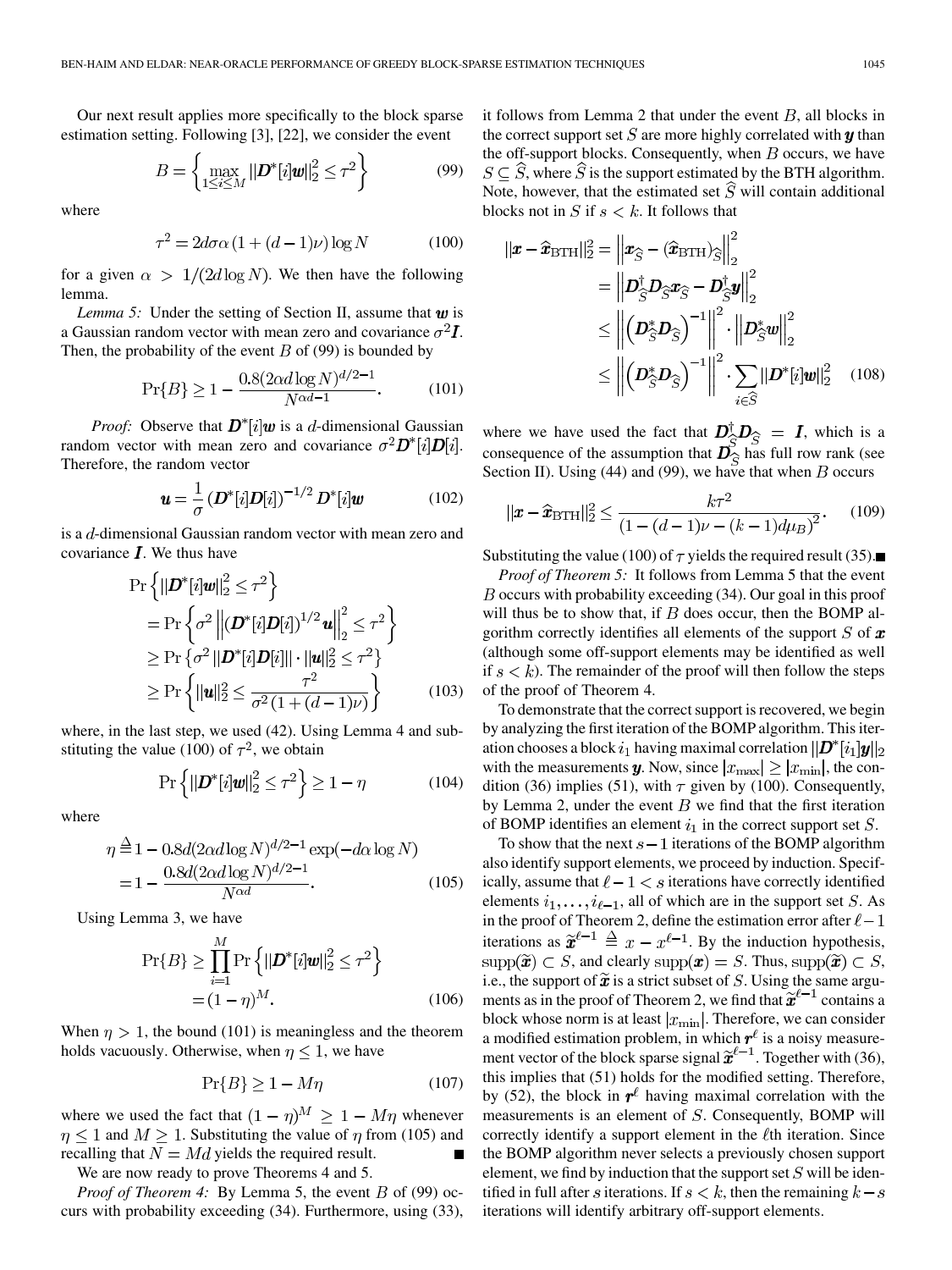Denoting by  $\widehat{S}$  the complete k-element support set identified by the BOMP approach, we thus have  $S \subseteq \widehat{S}$ . Following the technique (108), (109) used in the proof of Theorem 4 thus yields the required result (37).

### **REFERENCES**

- [1] D. L. Donoho, "Compressed sensing," *IEEE Trans. Inf. Theory*, vol. 52, no. 4, pp. 1289–1306, Apr. 2006.
- [2] E. J. Candès, J. K. Romberg, and T. Tao, "Stable signal recovery from incomplete and inaccurate measurements," *Commun. Pure Appl. Math.*, vol. LIX, pp. 1207–1223, 2006.
- [3] J. A. Tropp, "Just relax: Convex programming methods for identifying sparse signals in noise," *IEEE Trans. Inf. Theory*, vol. 52, no. 3, pp. 1030–1051, Mar. 2006.
- [4] D. L. Donoho, M. Elad, and V. N. Temlyakov, "Stable recovery of sparse overcomplete representations in the presence of noise," *IEEE Trans. Inf. Theory*, vol. 52, no. 1, pp. 6–18, Jan. 2006.
- [5] M. M. Bronstein, A. M. Bronstein, M. Zibulevsky, and Y. Y. Zeevi, "Blind deconvolution of images using optimal sparse representations," *IEEE Trans. Image Process.*, vol. 14, no. 6, pp. 726–736, Jun. 2005.
- [6] M. J. Fadili, J.-L. Starck, and F. Murtagh, "Inpainting and zooming using sparse representations," *Comput. J.*, vol. 52, no. 1, pp. 64–79, 2009.
- [7] Y. M. Lu and M. N. Do, "A theory for sampling signals from a union of subspaces," *IEEE Trans. Signal Process.*, vol. 56, no. 6, pp. 2334–2345, Jun. 2008.
- [8] Y. C. Eldar and M. Mishali, "Robust recovery of signals from a structured union of subspaces," *IEEE Trans. Inf. Theory*, vol. 55, no. 11, pp. 5302–5316, Nov. 2009.
- [9] M. Vetterli, P. Marziliano, and T. Blu, "Sampling signals with finite rate of innovation," *IEEE Trans. Signal Process.*, vol. 50, no. 6, pp. 1417–1428, Jun. 2002.
- [10] P. L. Dragotti, M. Vetterli, and T. Blu, "Sampling moments and reconstructing signals of finite rate of innovation: Shannon meets Strang-Fix," *IEEE Trans. Signal Process.*, vol. 55, no. 7, pp. 1741–1757, Jul. 2007.
- [11] K. Gedalyahu and Y. C. Eldar, "Time delay estimation from low rate samples: A union of subspaces approach," *IEEE Trans. Signal Process.*, vol. 58, no. 6, pp. 3017–3031, Jun. 2010.
- [12] K. Gedalyahu, R. Tur, and Y. C. Eldar, "Multichannel sampling of pulse streams at the rate of innovation," *IEEE Trans. Signal Process.*, vol. 59, no. 4, pp. 1491–1504, Apr. 2011.
- [13] M. Mishali and Y. C. Eldar, "From theory to practice: Sub-Nyquist sampling of sparse wideband analog signals," *IEEE J. Sel. Topics Signal Process.*, vol. 4, no. 2, pp. 375–391, Apr. 2010.
- [14] M. Mishali and Y. C. Eldar, "Blind multi-band signal reconstruction: Compressed sensing for analog signals," *IEEE Trans. Signal Process.*, vol. 57, no. 3, pp. 993–1009, Mar. 2009.
- [15] M. Mishali, Y. C. Eldar, O. Dounaevsky, and E. Shoshan, "Xampling: Analog to digital at sub-Nyquist rates," *IET J. Circuits, Devices Syst.*, vol. 5, no. 1, pp. 8–20, Jan. 2010.
- [16] M. Yuan and Y. Lin, "Model selection and estimation in regression with grouped variables," *J. R. Statist. Soc. B*, vol. 68, pp. 49–67, 2006.
- [17] M. Stojnic, F. Parvaresh, and B. Hassibi, "On the reconstruction of block-sparse signals with an optimal number of measurements," *IEEE Trans. Signal Process.*, vol. 57, no. 8, pp. 3075–3085, Aug. 2009.
- [18] Y. C. Eldar, P. Kuppinger, and H. Bölcskei, "Block-sparse signals: Uncertainty relations and efficient recovery," *IEEE Trans. Signal Process.*, vol. 58, no. 6, pp. 3042–3054, Jun. 2010.
- [19] R. G. Baraniuk, V. Cevher, M. F. Duarte, and C. Hegde, "Model-based compressive sensing," *IEEE Trans. Inf. Theory*, vol. 56, no. 4, pp. 1982–2001, 2010.
- [20] A. C. Lozano, G. Świrszcz, and N. Abe, "Group orthogonal matching pursuit for variable selection and prediction," in *Adv. Neural Inf. Process. Syst. 22*, Y. Bengio, D. Schuurmans, J. Lafferty, C. K. I. Williams, and A. Culotta, Eds., 2009, pp. 1150–1158.
- [21] E. Candes and T. Tao, "The Dantzig selector: Statistical estimation when  $p$  is much larger than  $n$ ," *Ann. Statist.*, vol. 35, no. 6, pp. 2313–2351, 2007, with discussion.
- [22] Z. Ben-Haim, Y. C. Eldar, and M. Elad, "Coherence-based performance guarantees for estimating a sparse vector under random noise," *IEEE Trans. Signal Process.*, vol. 58, no. 10, pp. 5030–5043, Oct. 2010.
- [23] R. Giryes and M. Elad, "RIP-based near-oracle performance guarantees for SP, CoSaMP, and IHT," *IEEE Trans. Signal Process.* [Online]. Available: http://www.cs.technion.ac.il/~elad/publications/journals/2011/NearOracle\_IEEETSP.pdf, submitted for publication
- [24] K. Schnass and P. Vandergheynst, "Average performance analysis for thresholding," *IEEE Signal Process. Lett.*, vol. 14, no. 11, pp. 828–831, Nov. 2007.
- [25] Y. C. Eldar and H. Rauhut, "Average case analysis of multichannel sparse recovery using convex relaxation," *IEEE Trans. Inf. Theory*, vol. 56, no. 1, pp. 505–519, Jan. 2010.
- [26] E. J. Candès and Y. Plan, "Near-ideal model selection by  $\ell_1$  minimization," *Ann. Statist.*, vol. 37, no. 5A, pp. 2145–2177, Oct. 2009.
- [27] C. Chesneau and M. Hebiri, "Some theoretical results on the grouped variables lasso," *Math. Methods Statist.*, vol. 17, pp. 317–326, 2008.
- [28] F. R. Bach, "Consistency of the group lasso and multiple kernel learning," *J. Mach. Learn. Res.*, vol. 9, pp. 1179–1225, 2008.
- [29] J. A. Tropp, A. C. Gilbert, and M. J. Strauss, "Algorithms for simultaneous sparse approximation. Part I: Greedy pursuit," *Signal Process.*, vol. 86, no. 3, pp. 572–588, 2006.
- [30] Y. C. Pati, R. Rezaiifar, and P. S. Krishnaprasad, "Orthogonal matching pursuit: Recursive function approximation with applications to wavelet decomposition," in *Proc. 27th Asilomar Conf. Signals, Syst., Comput.*, Nov. 1993, pp. 40–44.
- [31] S. M. Kay*, Fundamentals of Statistical Signal Processing: Estimation Theory*. Englewood Cliffs, NJ: Prentice-Hall, 1993.
- [32] J. D. Gorman and A. O. Hero, "Lower bounds for parametric estimation with constraints," *IEEE Trans. Inf. Theory*, vol. 26, no. 6, pp. 1285–1301, Nov. 1990.
- [33] P. Stoica and B. C. Ng, "On the Cramér–Rao bound under parametric constraints," *IEEE Signal Process. Lett.*, vol. 5, no. 7, pp. 177–179, Jul. 1998.
- [34] Z. Ben-Haim and Y. C. Eldar, "On the constrained Cramér–Rao bound with a singular Fisher information matrix," *IEEE Signal Process. Lett.*, vol. 16, no. 6, pp. 453–456, Jun. 2009.
- [35] Z. Ben-Haim and Y. C. Eldar, "The Cramér–Rao bound for estimating a sparse parameter vector," *IEEE Trans. Signal Process.*, vol. 58, no. 6, pp. 3384–3389, Jun. 2010.
- [36] G. H. Golub and C. F. Van Loan*, Matrix Computations*, 3rd ed. Baltimore, MD: Johns Hopkins Univ. Press, 1996.
- [37] D. G. Feingold and R. S. Varga, "Block diagonally dominant matrices and generalizations of the Gerschgorin circle theorem," *Pacific J. Math.*, vol. 12, no. 4, pp. 1241–1250, 1962.
- [38] Z. Sidák, "Rectangular confidence regions for the means of multivariate normal distributions," *J. Amer. Statist. Assoc.*, vol. 62, no. 318, pp. 626–633, Jun. 1967.
- [39] T. W. Anderson, "The integral of a symmetric unimodal function over a symmetric convex set and some probability inequalities," in *Proc. Amer. Math. Soc.*, 1955, vol. 6, pp. 170–176.
- [40] A. Stuart and J. K. Ord*, Kendall's Advanced Theory of Statistics*, 6th ed. London, U.K.: Edward Arnold, 1994, vol. 1.
- [41] M. Abramowitz and I. A. Stegun*, Handbook of Mathematical Functions With Formulas, Graphs, and Mathematical Tables*. New York: Dover, 1964.



**Zvika Ben-Haim** received the B.Sc. degree in electrical engineering and the B.A. degree in physics in 2000, the M.Sc. in electrical engineering in 2005, and the Ph.D. degree in electrical engineering in 2010, all from the Technion—Israel Institute of Technology, Haifa, Israel.

From 2000 to 2006, he served as a Researcher in the Israel Defense Forces. He is currently with the Google Israel R&D Center. From 1996 to 2000, he was a member of the Technion Excellence Program. Dr. Ben-Haim was awarded the Irwin and Joan Ja-

cobs Excellence Scholarship in 2008. In 2009, he received the Andrew and Erna Finci Viterbi Fellowship for Ph.D. Students, and in 2010, he was awarded the Wolf Foundation Prize for Outstanding Ph.D. Students. His research is in the field of statistical signal processing, with a particular interest in theoretical performance limits of estimation techniques.